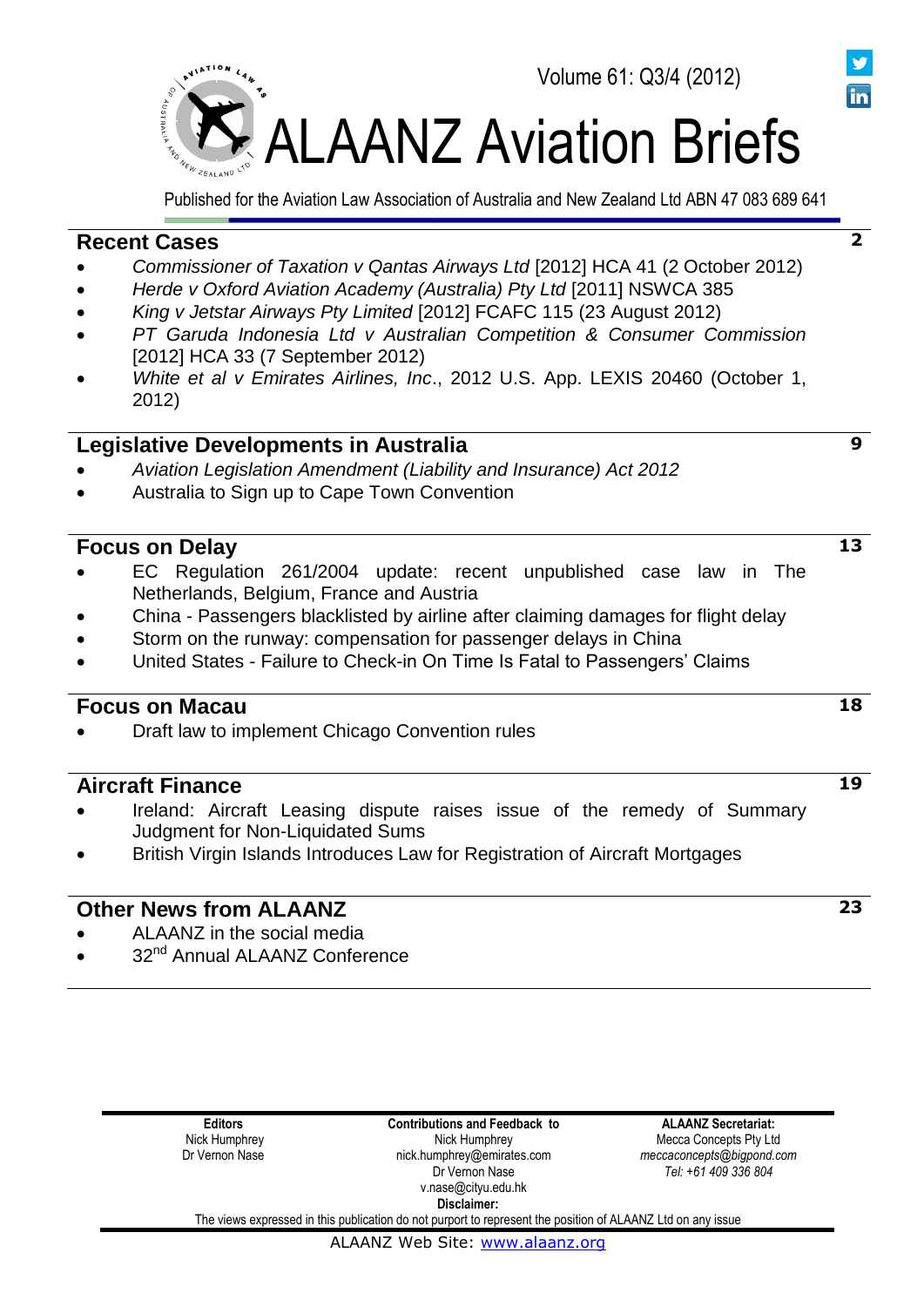# **RECENT CASES**

## **Commissioner of Taxation** *Qantas Airways Ltd* **[2012] HCA 41 (2 October 2012)**

## **High Court rules Qantas makes a supply even if passengers don't take their flight**

The High Court has issued its much anticipated judgment as to whether Qantas is liable to pay GST on forfeited fares and on fares where the customer failed to claim an available refund for an unused ticket.

By a 4-1 majority, the High Court confirmed that a GST liability did arise, because Qantas had made a supply of *'a promise to use best endeavours to carry the passenger and baggage, having regard to the circumstances of the business operation of the airline.'* 

While the Commissioner will no doubt welcome the ruling, the decision may not be the last word in the GST treatment of forfeited payments, unclaimed refunds or cancellation fees.

# **Analysis**

Qantas argued that it made no supply when a customer forfeited its fare upon failure to take a discounted flight or didn't claim an available refund for an unused ticket. Qantas argued that in substance, although its contract with the customer contained various terms and conditions, the primary supply was air transportation. As such, where no travel was taken, no supply was made so that Qantas was not liable for GST even though it retained the fare.

On the other hand, the Commissioner emphasised that the definition of supply included a supply of services, a creation of any right, an entry into an obligation or any combination of these. Accordingly, he contended that Qantas had made a supply, being the making of the contract with the customer under which Qantas supplied rights, obligations and services in addition to the flight. The Commissioner was alive to the risk that his argument could imply that a payment should be dissected between the various rights and obligations within a contract. He stressed that section 29-5 of

the GST Act, which provides that GST on a taxable supply is attributable to the earlier of the period in which any consideration is received or an invoice is issued, meant that GST is only payable once, even if a contract involves more than one supply.

Ultimately the High Court concluded that Qantas had made a supply, placing significant emphasis on the particular contractual provisions that allowed Qantas the right to amend the customer's travel arrangements in certain exceptional circumstances (such as a flight cancellation). This justified the conclusion that Qantas was not supplying a right to take a particular flight, but rather was making a broader supply, being the promise to use its best endeavours to transport the customer. This broader supply was sufficient to confirm Qantas' GST liability, irrespective of whether the customer took the flight or claimed a refund of an unused ticket.

However, the decision may not be the last word in relation to the GST payable on cancellations or forfeited payments. In many cases (e.g. discounted hotel bookings) there may not be equivalent contractual provisions which necessitate the conclusion of a broader supply. For example, would a hotel need to reserve the right to cancel or amend a booking because of inclement weather or unanticipated maintenance? Of course, it remains to be seen whether any such providers are inclined to pursue such arguments.

The High Court's decision does not resolve a number of other issues of uncertainty. Top of mind is the GST treatment of out of court settlements, where common practice reflects the position set out in public ruling *GSTR 2001/4*. This ruling arguably takes an 'in substance' approach by confirming that the GST treatment of a settlement payment will normally follow the treatment of the underlying cause of action and that 'discontinuance supplies' (otherwise commonly known as 'release of claims') can generally be disregarded. However, the High Court's judgment in Qantas does not endorse a substantive approach, and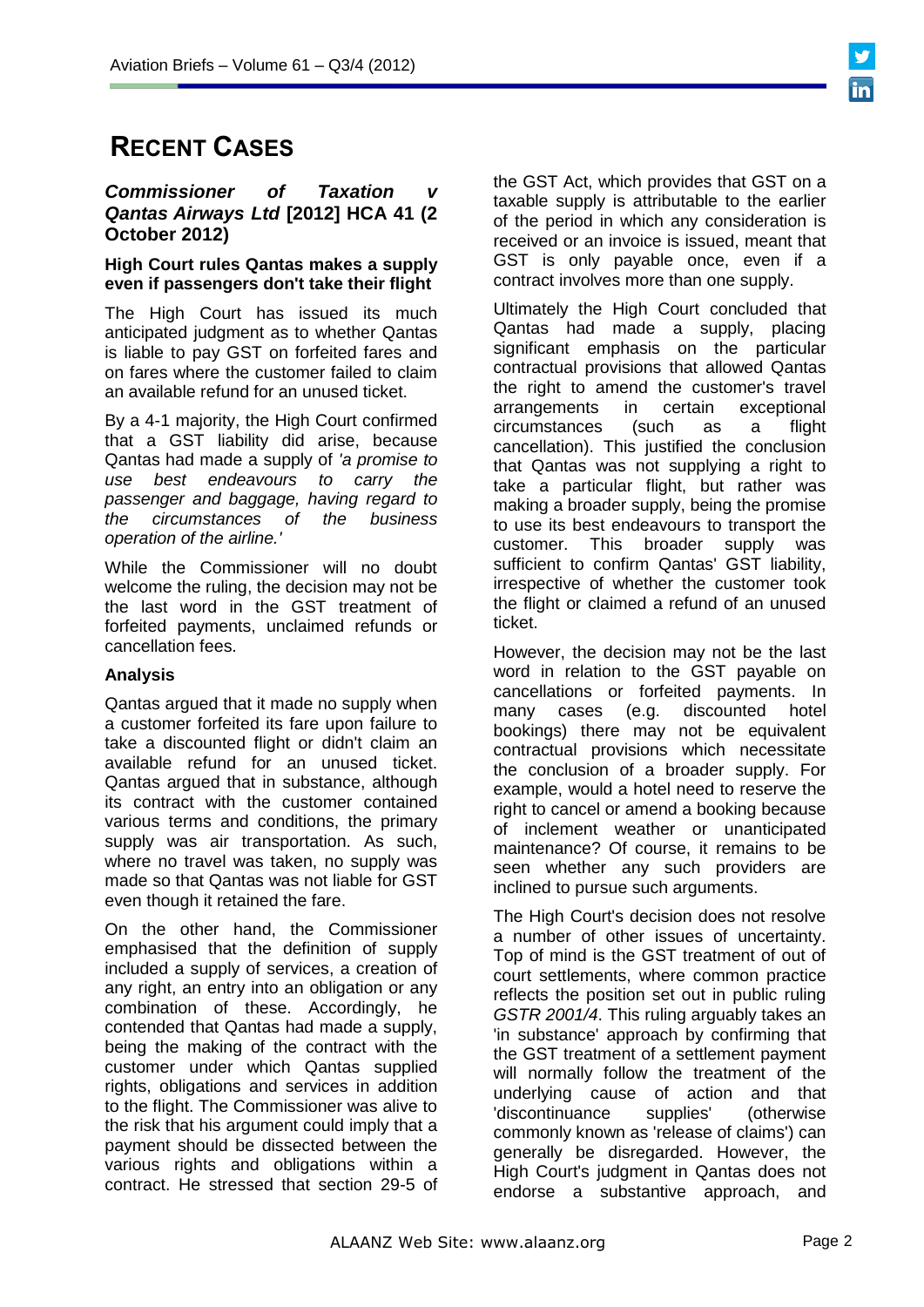requires consideration of the particular terms of the contractual arrangements. Adopting this approach, it might be argued that in many cases, the release of claims (which is clearly a supply) is exactly what a particular settlement payment is for.

In light of these uncertainties, we look forward with interest to the Commissioner's decision impact statement in relation to the impact of the High Court's decision.

Minter Ellison's GST team is recognised as one of the leading GST practices in Australia and can help you work out how the High Court's decision impacts your business.

#### *Rhys Guild, Partner, Minter Ellison*

This article was first published by Minter Ellison on 2 October 2012 and has been reproduced with the kind permission of the author. For more information refer to [www.minterellison.com](http://www.minterellison.com/)

# *Herde v Oxford Aviation Academy (Australia) Pty Ltd* **[2011] NSWCA 385**

This decision highlights the importance of insurers confirming an insured's agreement to the settlement of an insured claim. It also highlights the differences in State and Commonwealth regimes for damage caused by an aircraft.

Oxford Aviation owned an aircraft which crashed at Bankstown Airport. The pilot, who was piloting it on a test flight after repairs, died in the crash. During the crash, part of the aircraft hit and damaged another aircraft owned by Mr Herde (the plaintiff).

The plaintiff was insured by a QBE entity. QBE indemnified the plaintiff and exercised its subrogation rights to sue Oxford Aviation (the defendant), which was in turn insured by Hemisphere.

Settlement negotiations between the parties were conducted by their respective insurers. A settlement was reached and the insurers respectively executed a release and discharge upon the payment by Hemisphere of \$73,408. However, for whatever reason, the insurer Hemisphere was not in a position to pay that sum (it seems that it became insolvent). Mr Herde (through QBE) sought to enforce the

agreement against Oxford Aviation. Oxford denied liability but the defence filed was "uninformative", and the trial judge awarded summary judgment against the defendant.

Oxford appealed to the New South Wales Court of Appeal. The Court of Appeal overturned the summary judgment and remitted the matter to the trial judge for hearing. In doing so, the Court of Appeal noted that there were a number of matters which gave Oxford an arguable case.

The insurance policy issued to Oxford contained a clause which stated that Hemisphere "shall be entitled (if they so elect) at any time and for so long as they desire to take absolute control of all negotiations and proceedings and in the name of the Insured to settle, defend or pursue any claim."

Mr Herde relied on this clause to say that Oxford's insurer Hemisphere had all necessary authority to enter into the release on Oxford's behalf. However, Oxford argued that there was an issue as to whether its insurer had admitted liability in negligence on behalf of Oxford, although knowing that it had not been negligent. Oxford relied on the principles expressed in Groom v Crocker (1939) 1 KB 194 – a contract of liability insurance normally permits, but does not compel, the insurer to take over the defence of a claim against the insured; and the insurer normally exercises that right. If it does so, the insurer obviously cannot act with total disregard for the interests of the insured or in breach of its contractual authority.

In making this point, Oxford pointed to the application of the Damage by Aircraft Act 1999 (Cth) compared with the application of the Damage by Aircraft Act 1952 (NSW) to the incident at Bankstown Airport. If Bankstown Airport was Commonwealth territory, then the Commonwealth regime would apply and Oxford and the (deceased) pilot may have incurred equal liability. On the other hand, if Bankstown Airport was not Commonwealth territory, so that the NSW regime applied, then it was by no means clear that equal liability would have applied under that regime.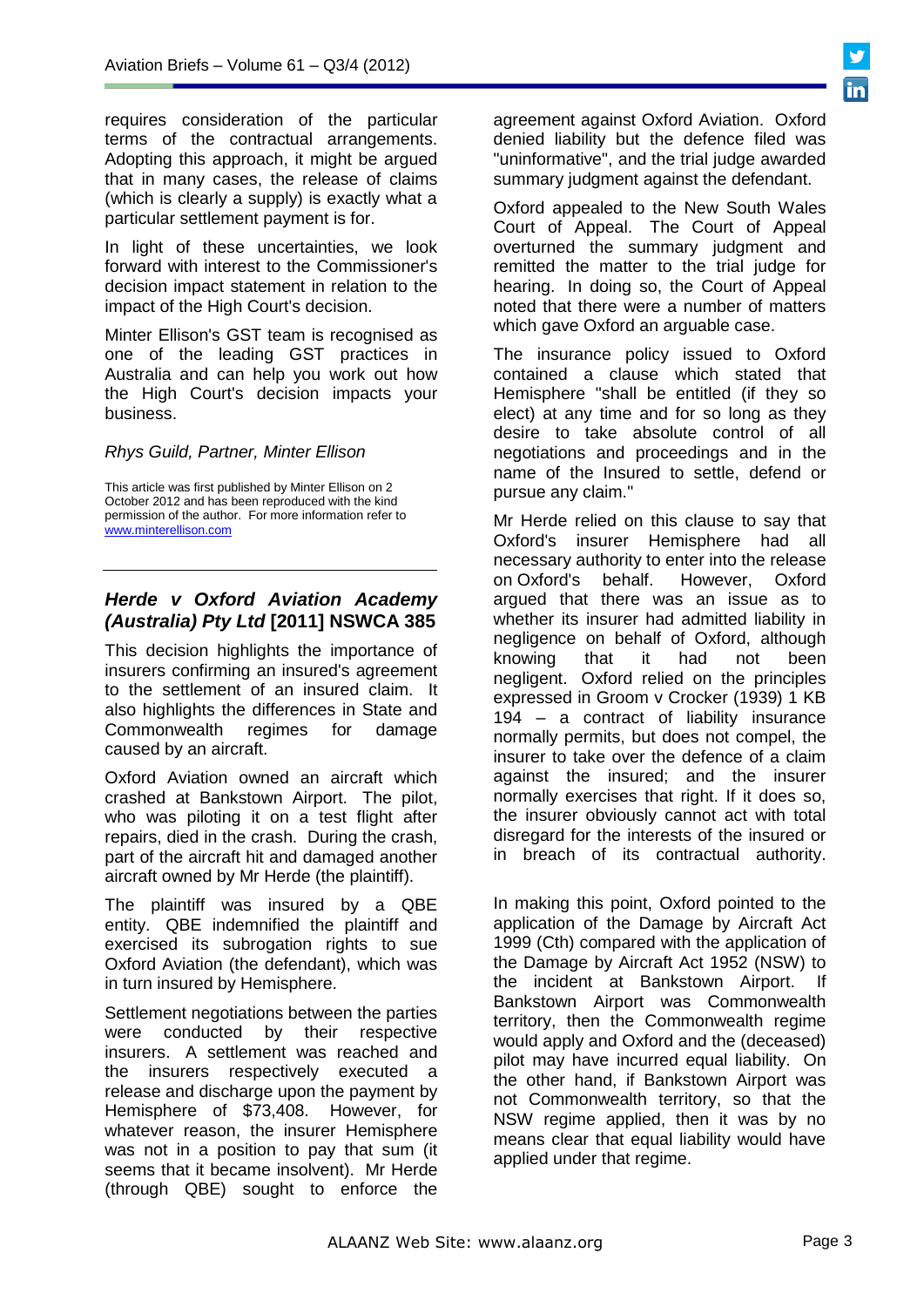On the basis of these issues, the Court of Appeal held that Oxford had an arguable case, and ordered the matter to return to the District Court for hearing.

The matter highlights the importance of insurers obtaining the insured's express agreement to the terms of settlement even if clear rights to negotiate and settle are contained in the policy. It also highlights the importance of ensuring that an opponent's insurer has proper authorisation to settle – and to perhaps have the respective insured's agreement in writing to settle a matter (even if the Deed of settlement is executed by insurers or solicitors).

# *Matthew Brooks, Partner, HWL Ebsworths*

This article was first published by HWL Ebsworth on 4 October 2012 and has been reproduced with the kind permission of the author. For more information refer to [http://www.hwlebsworth.com.au/expertise/transport/features/](http://www.hwlebsworth.com.au/expertise/transport/features/publications.html) [publications.html](http://www.hwlebsworth.com.au/expertise/transport/features/publications.html) 

# *King v Jetstar Airways Pty Limited*  **[2012] FCAFC 115**

### **Refusal by LCC to Carry Wheelchair Not Discrimination**

The Full Court of the Federal Court of Australia in *King v Jetstar Airways Pty Limited* [2012] FCAFC 115, upheld a decision in favour of Jetstar in a disability discrimination case. Mrs King booked a seat over the internet on Jetstar flight JQ 769 from Adelaide to Brisbane on 23 September 2008. She was subsequently informed by Jetstar that she could not take her wheelchair on that flight because the flight had already reached its limit under Jetstar's two wheelchairs per flight policy. Jetstar offered to move Mrs King to another flight for free but she declined, and booked a flight with another airline for an additional \$40.

Mrs King complained to the Australian Human Rights Commission who terminated her complaint. She then applied to the Federal Court seeking declarations for contraventions of the *Disability Discrimination Act 1992* (Cth) (Act) and "an order directing Jetstar to cease enforcing its policy of limiting the number of passengers who require wheelchair assistance to two

passengers per flight". The Federal Court found at first instance, and subsequently upheld on appeal by the Full Court, that Jetstar had discriminated against Mrs King on the basis of her disability, however found that the discrimination was not unlawful as Jetstar had proved the defence of unjustifiable hardship.

Section 5 of the Act, as it was in force at the relevant time, provided that a person discriminates against another person (the "aggrieved person") on the ground of a disability if, because of the disability they treat the aggrieved person less favourably than they would treat a person without the disability in circumstances which are the same or not materially different.<sup>1</sup> Section 24(1) provided that it is unlawful for a person who provides services or makes facilities available to discriminate against a person on the ground of their disability by refusing to provide those services or make those facilities available. However section 24(2) provided that it is not unlawful discrimination if the provision of the services or the making available of the facilities would impose "unjustifiable hardship" on the person.<sup>2</sup>

Mrs King's appeal to the Full Court of the Federal Court was largely on the ground that the proper construction of her case should consider the issue of unjustifiable hardship only by reference to the impact of one extra passenger requiring wheelchair assistance on flight JQ 769 as opposed to the unjustifiable hardship of altering Jetstar's two wheelchair policy across all its flights. The full bench dismissed this ground, citing correctly that this was not the case alleged by Mrs King, and upheld the analysis of unjustifiable hardship of the primary judge.

The Primary Judge, and as upheld by the Full Court, took into consideration the Low Cost Carrier business model which is dependant on high aircraft utilisation and tight aircraft turnaround times. The Court found that if there was an increase to the

<u>.</u>

<sup>1</sup> The version of the Act under which this case was decided was superseded on 4 August 2009, however there are no material differences to the sections relevant to this case under the current version of the Act.

<sup>2</sup> "*Unjustifiable hardship*" can now be found at section 29A of the Act.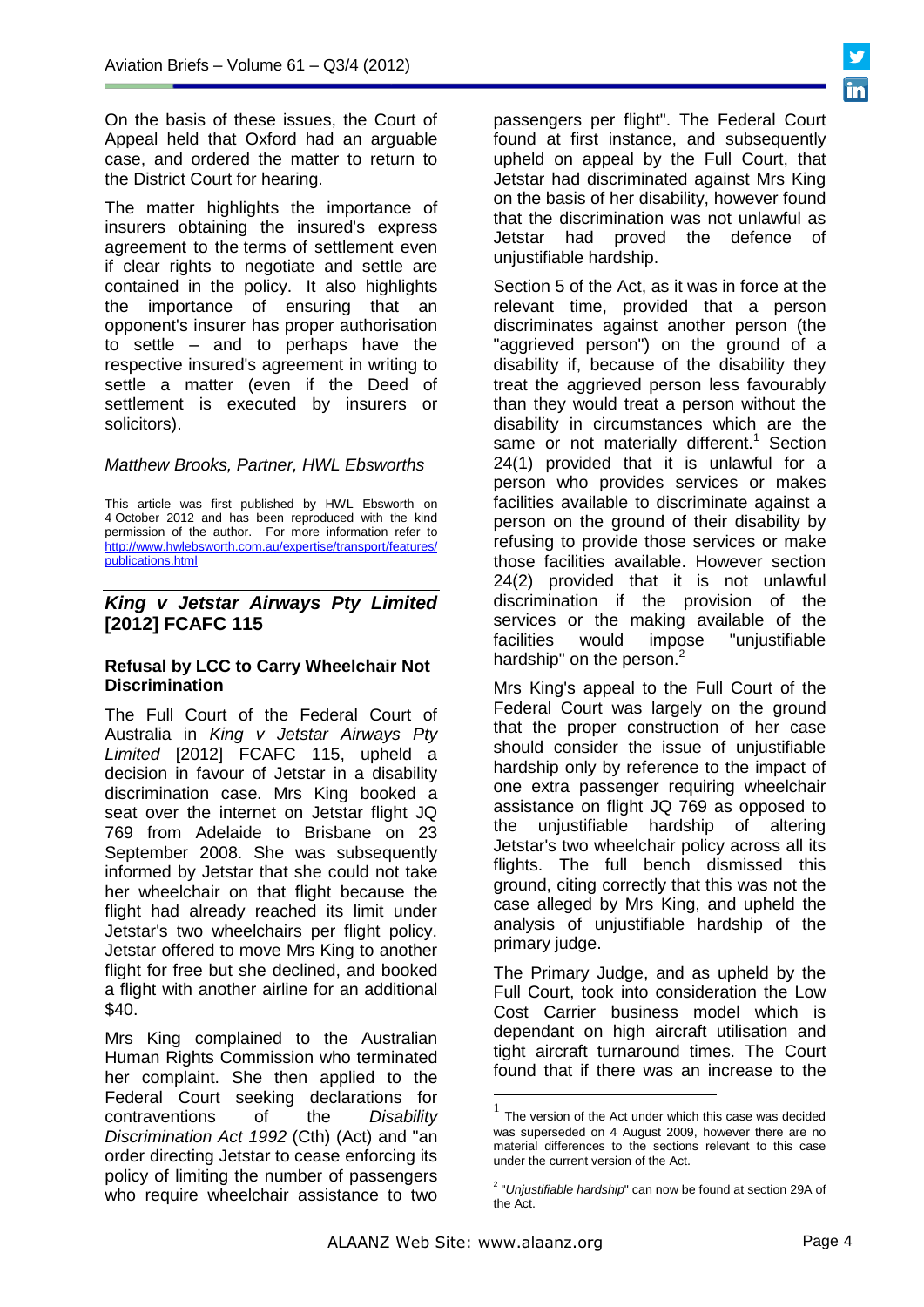two wheelchair limit then it would force Jetstar to increase its 30 minute turnaround time, resulting in delays to other passengers, a loss to Jetstar of 14 sectors per day and a significant loss of revenue. The Court also noted that the two wheelchair policy applied only on Jetstar's A320 and A321 narrow body aircraft and not on Jetstar's A330 wide body aircraft, and placed significance on the fact that Mrs King was not denied travel generally but had been denied access to one flight only.

This decision by the Full Court of the Federal Court is a significant precedent in support of Low Cost Carrier's placing reasonable limits on wheelchair availability on flights in line with their business model.

## *Jess McGuirk, Solicitor, HWL Ebsworth*

This article was first published by HWL Ebsworth on 4 October 2012 and has been reproduced with the kind permission of the author. For more information refer to [http://www.hwlebsworth.com.au/expertise/transport/features/](http://www.hwlebsworth.com.au/expertise/transport/features/publications.html) [publications.html](http://www.hwlebsworth.com.au/expertise/transport/features/publications.html) 

# *[PT Garuda Indonesia Ltd v ACCC](http://www.austlii.edu.au/cgi-bin/disp.pl/au/cases/cth/HCA/2012/33.html?stem=0&synonyms=0&query=garuda%20)* **[\[2012\] HCA 33 \(7 September 2012\)](http://www.austlii.edu.au/cgi-bin/disp.pl/au/cases/cth/HCA/2012/33.html?stem=0&synonyms=0&query=garuda%20)**

# **Garuda Airlines Unable to Obtain Foreign States Immunity**

## **Summary**

The recent High Court decision involving Garuda Airlines is the latest decision relating to the alleged cartel conduct (price fixing) involving surcharges that the ACCC has been pursuing against numerous airlines over the last 5 years. A number of these proceedings have already settled with the ACCC having obtained \$58 million in penalties. All these proceedings predate the criminalisation of cartel conduct.

In the Garuda Airlines decision, Garuda was held not to be able to claim immunity from alleged cartel related allegations by reason of being an instrumentality of the Republic of Indonesia. The judgment is important as it provides some clarity regarding the operation of the *Foreign States Immunities Act* 1985 (Cth) ("**FSI Act**") and in particular the breadth of the commercial transaction exception.

Unfortunately for Garuda this means it is likely that the ACCC will bring separate proceedings against it for the alleged cartel conduct. However, Garuda will miss out on being involved in the trial scheduled for October 2012 in which the ACCC is bringing essentially the same claims against 5 other airlines.

# **What entities are protected?**

The FSI Act provides that a foreign State is immune from the jurisdiction of the Courts of Australia. For the purposes of the FSI Act a "foreign State" means the State itself and certain other organs of the State including the head of the State and the executive government or part thereof. In most circumstances the immunity extends to a "separate entity" of the foreign State essentially being an agency instrumentality of the foreign State.

The High Court proceeded on the basis that Garuda (which is basically owned and controlled by the Republic of Indonesia) was a separate entity of a foreign State, as this was the factual finding of the Full Court and was a finding which was not appealed by the ACCC. The Full Court discussed in detail the relevant criteria for determining whether an entity was a separate entity of a foreign State.

## **Exceptions**

There are numerous exceptions to the immunity in the FSI Act. For example, there is no immunity from criminal proceedings or if the foreign State has submitted to the jurisdiction.

The critical issue for the High Court was whether the proceeding brought by the ACCC concerned a "commercial transaction" as this is another exception to immunity. Garuda argued that the sale of cargo services was merely the background to the allegations by the ACCC which related to alleged arrangements or understandings between airlines to fix prices for cargo services and that these were not commercial transactions in any real sense. The High Court unanimously rejected Garuda's arguments and found the proceedings brought by the ACCC did concern a commercial transaction.

## **Implications**

As noted above, the FSI Act has numerous exceptions to immunity. The recent High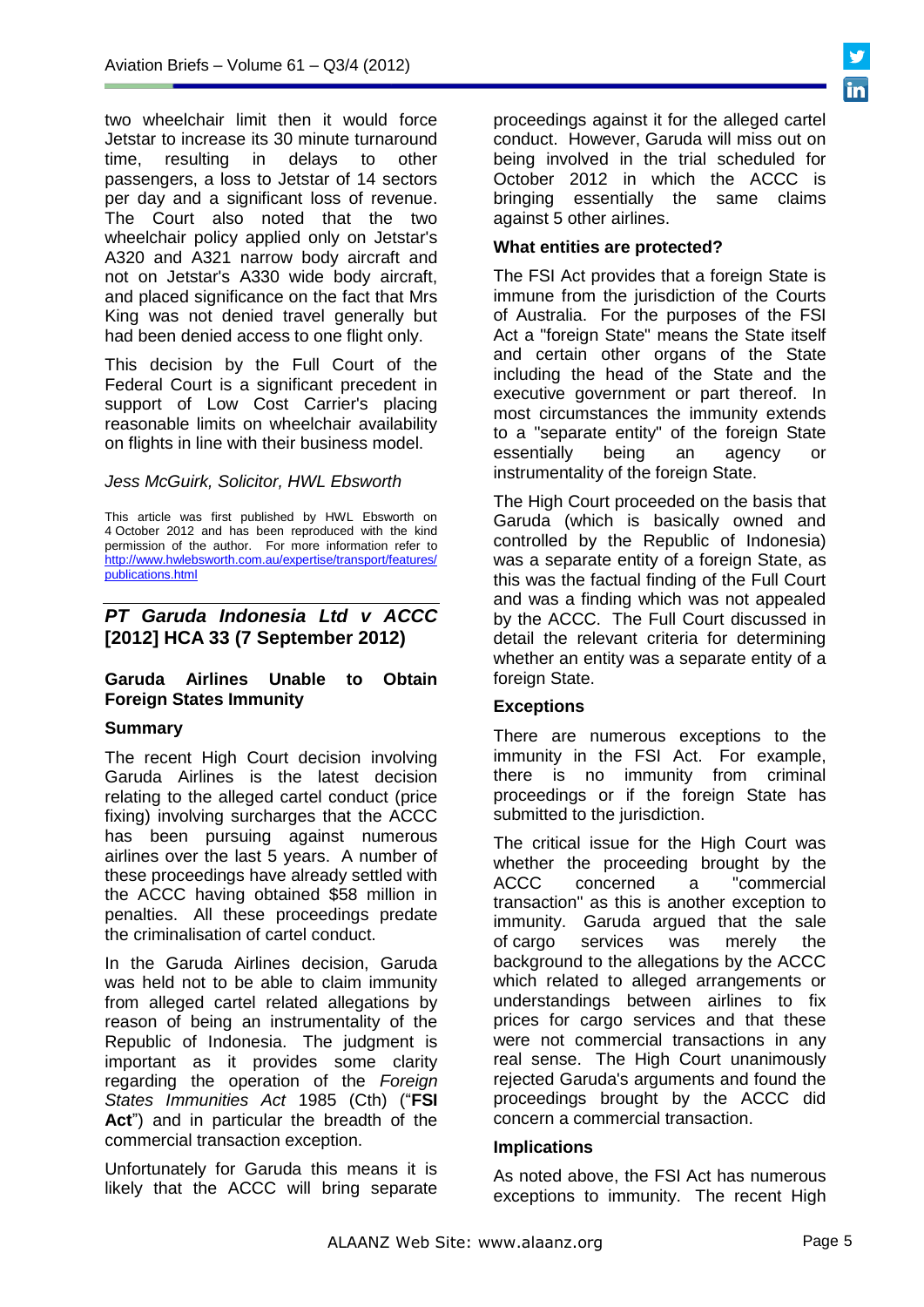Court decision means that it will be hard for foreign States or their instrumentalities to claim immunity from proceedings brought by the ACCC for cartel conduct as by their very nature there are likely to be underlying commercial transactions. Arguably the High Court decision means that it will be very difficult for a foreign State to claim immunity in any dispute that arises in a commercial context.

### *Robert McGregor, Partner, HWL Ebsworth*

This article was first published by HWL Ebsworth on 4 October 2012 and has been reproduced with the kind permission of the author. For more information refer to [http://www.hwlebsworth.com.au/expertise/transport/features/](http://www.hwlebsworth.com.au/expertise/transport/features/publications.html) [publications.html](http://www.hwlebsworth.com.au/expertise/transport/features/publications.html) 

## *White et al v Emirates Airlines, Inc.,* **2012 U.S. App. LEXIS 20460 (October 1, 2012)**

### **Air Carrier's Response to a Passenger's Heart Attack**

The action against Emirates was taken by the children of a passenger, Carol Wilson, who suffered what turned out to be a fatal heart attack shortly before her flight from Dubai landed in Houston in the United States.

### **Facts**

As the plane began its descent into Houston, Wilson left her seat to use the lavatory. Five minutes later, a flight attendant found that Wilson had collapsed inside the lavatory. The flight attendant summoned Shawn Carriker, Wilson's son, who was accompanying her. Wilson's breathing was shallow and her eyes were unfocused. Carriker tried unsuccessfully to communicate with her. Raed Abdallah ("Abdallah"), the lead flight attendant, was called and Wilson was taken from the lavatory and placed on the ground, face-up, in the aisle.

About ten minutes prior to landing, Abdallah began to administer emergency aid to Wilson, guided by the Emirates "*In-Flight Services Cabin Crew Emergency Manual*" (the "Manual"). The steps to be followed are reflected by the acronym "DRS ABCD" and were (1) Assess Dangers, (2) Check Responses, (3) Shout for Help, (4) Open Airway, (5) Check Breathing, (6) Start CPR (if no breathing), and (7) Use Defibrillator. These steps comprise the "primary survey." A "secondary survey," is performed when there is no longer a threat of immediate danger. The crew then monitors the passenger's vital signs. If necessary, the crew also (i) contacts MedLink (a medical advice service), (ii) inquires into whether a medical professional is onboard, and (iii) requests medical assistance on arrival.

Here, the crew (1) removed Wilson from the lavatory and placed her on the floor, (2) administered oxygen through a mask, and (3) alerted the captain, who notified medical personnel at the airport. The crew instructed Carriker to return to his seat due to the imminent landing.

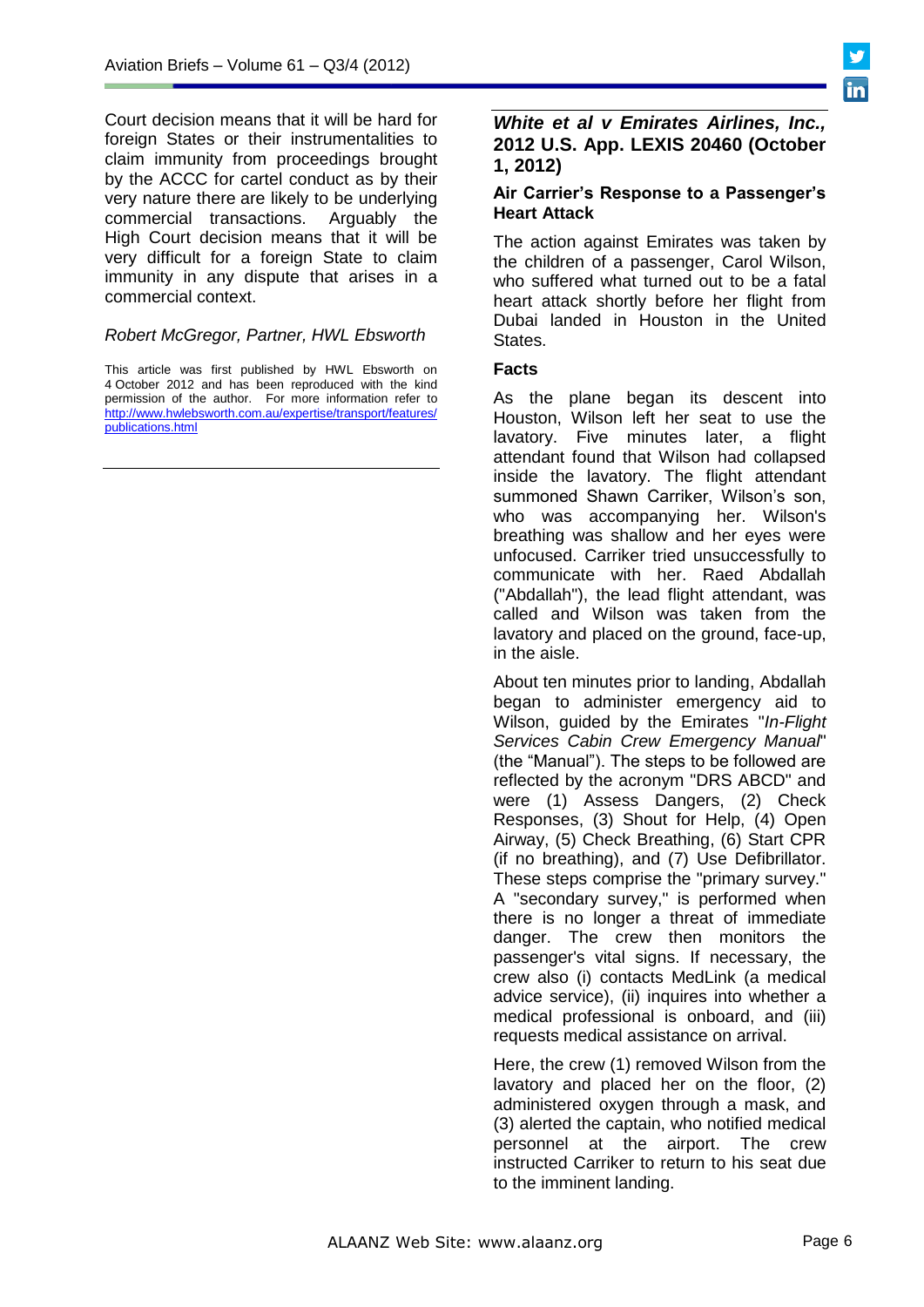The parties disputed whether members of the flight crew stayed with Wilson and monitored her vital signs after Carriker returned to his seat. Carriker acknowledged that a flight attendant was no more than two feet away from Wilson during landing.

After landing, EMS personnel boarded the plane and took over Wilson's care. The captain ordered all passengers to remain seated until EMS was onboard. Although Wilson was conscious and responsive when EMS arrived, she lost consciousness when she was placed in a wheelchair. The paramedics performed CPR on Wilson after they removed her from the plane, but did not use a defibrillator. Wilson was taken to a nearby hospital, and died two days later.

# **The Appeal**

On appeal, Carriker argued that his case was analogous to *Husain v Olympic Airways*, 540 U.S. 644 (2004) and that the flight crew's response to Wilson's emergency constituted an unexpected or unusual event or happening that was external to the passenger. Specifically, Carriker argued that the flight crew (1) refused his request for medical assistance and (2) failed to follow Emirates' policies in attending to Wilson. Emirates contended that its reaction to Wilson's medical emergency was not an "accident" unless that reaction was so thoroughly deficient as to be considered unexpected or unusual under the circumstances.

## **Refusal of request argument**

The plaintiff contended that he had requested the flight crew to perform CPR or to use a defribrillator on his mother. In addition to *Husain,* the plaintiff argued from *Yahya v Yemenia-Yemen Airways*, a 2009 case, in which a flight crew declined to divert the plane, in spite of the passenger's life-threatening condition. This was found by the court to be an article 17 "accident". The plaintiff also cited the case of *Prescod v AMR*, a 2004 case, in which an airline confiscated a bag containing the passenger's medication and, at the same time, promised to allow it to travel with her. However, the airline lost the bag and the passenger travelled without access to her medication. The passenger subsequently

died because she lacked access to the medication.

# **Findings**

The Court found that the facts of each of *Husain, Yahya,* and *Prescod* were distinguishable from the facts of this case.

*Here, the undisputed facts demonstrate that the Emirates flight crew responded to Carriker's request for medical assistance. Indeed, it is uncontested that the crew took action to assist Wilson during the final minutes of the flight. Abdallah and other crew members moved Wilson to the floor, gave her oxygen, and alerted the captain, who arranged for medical assistance for Wilson once the plane arrived.*

Noting that the plaintiff's argument was essentially that the air carrier failed to do more, the Court failed to find that there was anything unusual or unexpected about the response of the crew. The decision not to commence CPR was based on the observation that Wilson was breathing at the time and the EMS subsequent decision not to use the defibrillator was seen by the court as supporting the crew's decision in this regard. Noting also that their decision was consistent with the reasonings of other circuits in cases such as *Hipolito v Nw. Airlines* (2001), *Krys v Lufthansa Ger. Airlines* (1997) and *Rajcooar v Air India Ltd.* (2000), the Court found that the crew's response to Wilson's emergency was not an unexpected or unusual event that constituted an "accident" for the purposes of article 17 of the Montreal Convention of 1999.

## **The Failure to Follow Policies and Procedures**

Carriker, citing *Fulop v Malev Hungarian Airlines*, 175 F. Supp. 2d 651 (S.D.N.Y. 2001) also argued that the crew's failure to follow the policies in the Emirates Manual constituted an unexpected or unusual event. Carriker asserted that the crew failed to monitor Wilson's breathing and pulse rates or to seek assistance from a medical professional onboard. Emirates responded by contending that an airline's failure to follow its own procedures or industry standards does not necessarily constitute an "accident" under the Montreal Convention. In *Fulop* the crew decided not to divert the aircraft when a passenger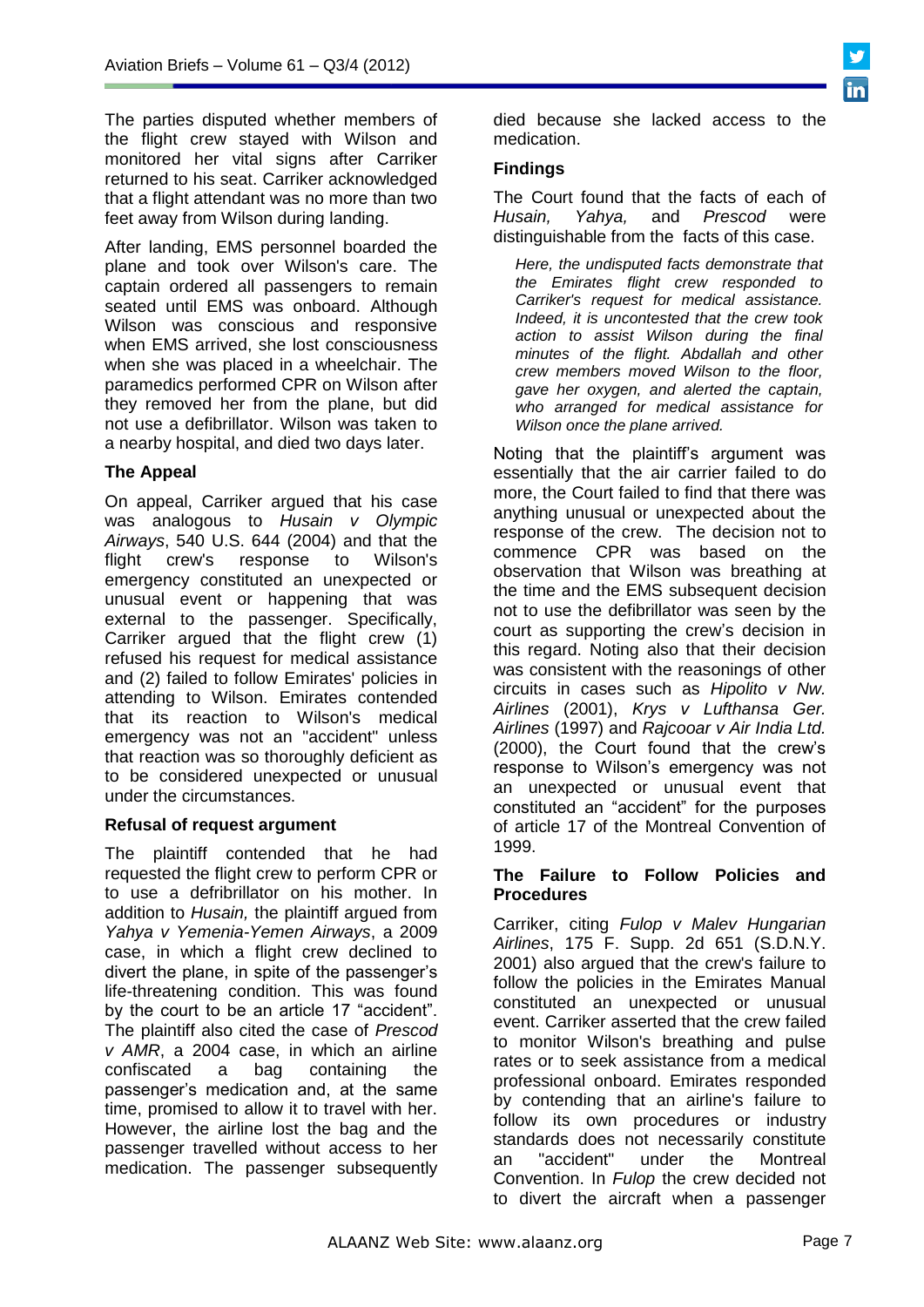suffered a heart attack after consulting a doctor onboard. The court in *Fulop* concluded that an airline's "*alleged deviation from its own rules and standards that were in place to deal with passengers stricken by medical emergencies may be sufficient to support a determination that such an event . . . was unusual or unexpected, and thus an accident . . . ."*

The *White* court was unconvinced by the above argument suggesting that this approach has been rejected by the court in *Blansett v Continental Airlines*, 379 F. 3d 177 ( $5<sup>th</sup>$  Cir. 2004). The court observed that in *Blansett* the court rejected the plaintiff's argument that a departure from an industry standard of care necessarily constituted an "accident."

*"As Blansett clearly demonstrates, [HN12] the inquiry for purposes of Article 17 is not whether Emirates failed precisely to adhere to its procedures, but rather whether any such failure constituted an "unexpected or unusual event or happening that is external to the passenger."*

The court noted that the flight crew's ability to respond in this case was limited by the short time period in which it had to act and by the need to ensure the safety of other passengers and crew due to the imminent landing. In these circumstances Carriker had not shown that any such departures were unusual or unexpected under the circumstances.

Noting the need to apply the definition of "*accident*" "*flexibly . . . after assessment of all the circumstances surrounding a passenger's injuries*" (per *Saks*) the court concluded that the flight crew's failure to follow all Emirates procedures in handling Wilson's emergency was not an Article 17 "*accident*."

*Editors*.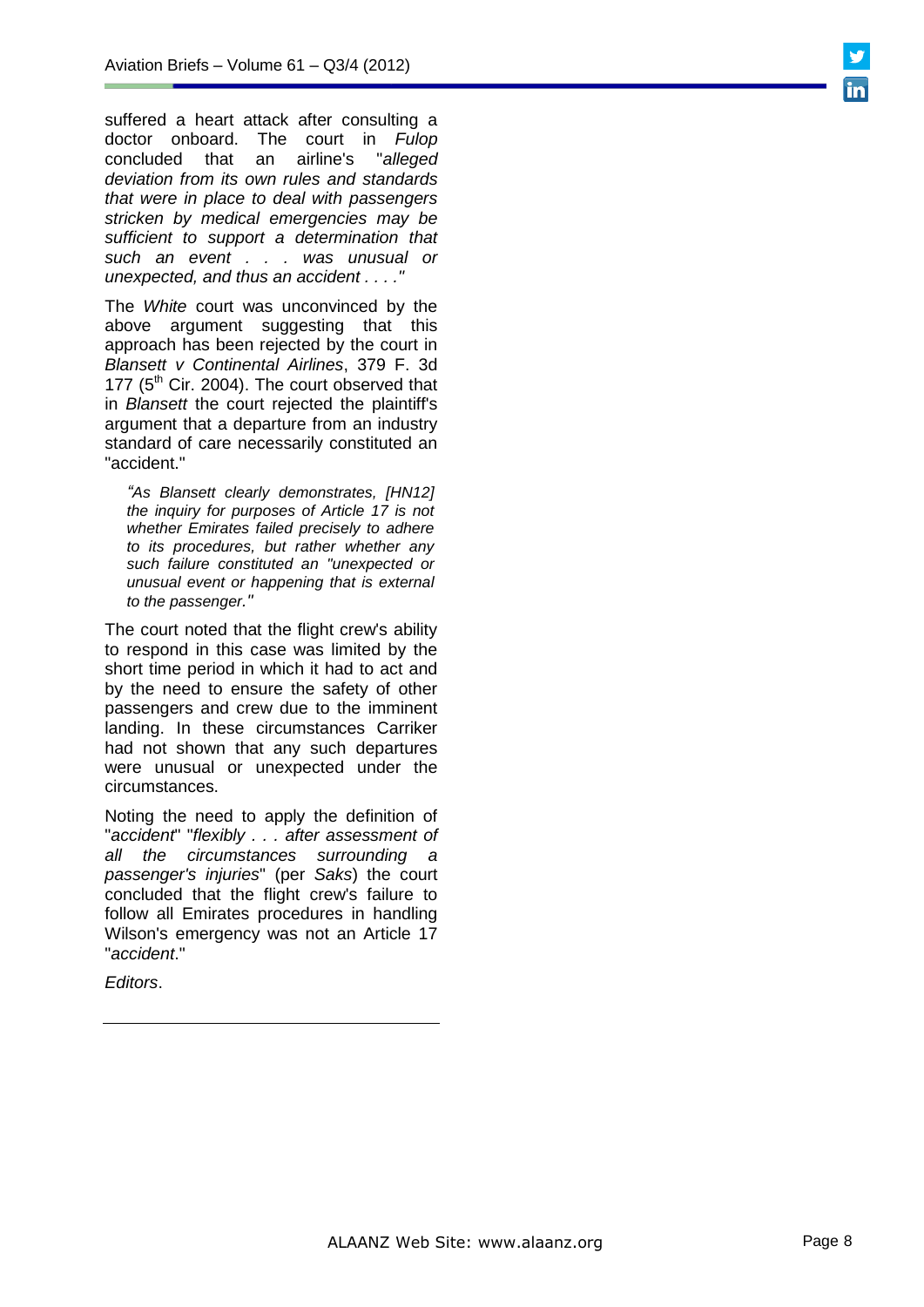

## *Aviation Legislation Amendment (Liability and Insurance) Act 2012*

### **Amendments positive but take a narrow view of 'bodily injury' concept**

As a result of a review of Australian carrier's liability and insurance arrangement pursuant to the 2009 National Aviation Policy White Paper (the "**White Paper"**) various amendments to both the *Civil Aviation (Carriers' Liability) Act 1959* (the 'CACLA') and the *Damage by Aircraft Act 1999* (the "**DBA Act**") are currently before parliament. They are found in the Aviation Legislation Amendment (Liability and Insurance) Bill 2012 (the "**Bill**").

## **Contributory Negligence**

The Bill provides for amendment of the "DBA Act" to provide for compensation payments to be reduced according to the contributory negligence of the claimant. This represents a legislative response to the case of *Cook v Aircair Moree<sup>3</sup>* where it was ruled that the partial defence of contributory negligence was not available under DBA Act.

The Explanatory Memoranda of the Bill suggests that in the light of the above judgment it is appropriate "to allow defendants an opportunity to argue that their liability should be appropriately reduced if they can show that the victim was partly negligent in causing the damage."

## **Contribution**

A further amendment enables defendants to seek contribution from other parties who may have contributed to the damage suffered by the person bringing the claim. This provision also represents a response to *Cook v Aircair Moree*.

#### **Increases in both liability and insurance**

The Bill will increase a carrier's liability limit for domestic carriage from \$500,000 to \$725,000. In the absence of an in-built 'escalator' or 'accelerator' clause this increase seeks to adjust the limit upwards

in line with changes in the consumer price index.

## **Pure mental injury exclusion**

All of the above amendments represent fair, reasonable and responsible amendments to the liability systems pertaining to domestic carriage and damage to third parties on the ground. However, the amendment of both acts to exclude recovery for what is characterised as 'pure mental injury' is much more contentious than it seems at first glance.

The Australian legal regime for carriers' liability has historically sought to import the international regime into its domestic laws and, in so doing, to harmonise the two. In this sense, the amendment can superficially be argued to perform this positive role. However, the choice of the words "personal injury" may also be argued to represent a choice to allow recovery more broadly than in the international regime, tied as it was for so long to the authentic French language version of *lesion corporelle* which had been variously interpreted, including as "harm to the person" or "bodily injury".

While the choice of the words "bodily injury" by the Montreal Diplomatic Conference (May, 1999) was very deliberate, nonetheless, the issue of the interpretation of the word "bodily" has lingered with just cause. Thomas Whalen has argued that in choosing the formulation 'bodily injury' that "the delegates clearly excluded the recovery of mental injuries as a Montreal Convention remedy."<sup>4</sup> And yet an interpretative statement, included into the *travaux préparatoires* of the Montreal Convention, was both read out to the Conference in plenary session on the second last day of the conference and included without objection. It reads:

"*THE CONFERENCE STATES AS FOLLOWS:*

*with reference to Article 16, paragraph 1, of the Convention, the expression 'bodily injury' is included on the basis of the fact that in some States damages for mental injuries are recoverable under certain circumstances, that jurisprudence in this area is developing and that it is not intended to interfere with* 

<u>.</u>



 <sup>3</sup> *ACQ Pty Ltd v Cook* [2008] NSWCA 161.

<sup>&</sup>lt;sup>4</sup> "The 1999 Montreal Convention", Condon & Forsyth Newsletter, August 1999.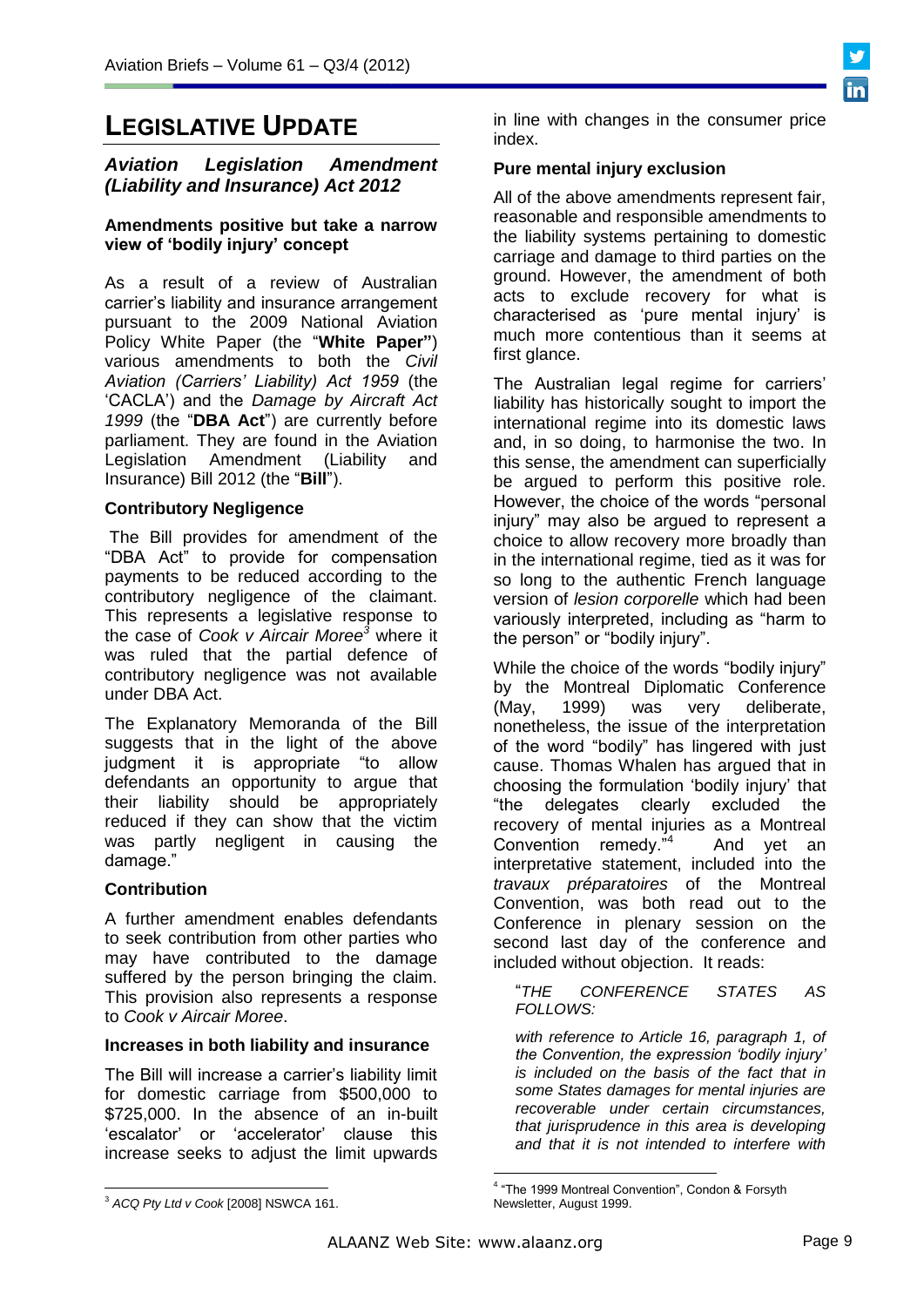*this development, having regard to jurisprudence in areas other than international carriage by air*." 5

The explicit acknowledgement of a developing jurisprudence by the conference in its *travaux préparatoires* provides a platform upon which a modern interpretation of what constitutes bodily injury might be made. Lord Steyn in respect of the *In re M* appeal in *King v. Bristow*  Helicopters Ltd.,<sup>6</sup> observed that:

*"If and when the 1999 Montreal Convention comes into force there may be scope for argument, on the basis of the travaux préparatoires evidencing the consideration that was given to mental injury, that those who drafted the Convention intended the meaning of the phrase 'bodily injury' to turn on the jurisprudence of the individual state applying that Convention."*

### **Has balance of interests between the passenger and carrier been altered?**

Arguably, the conscious decision on the part of the government to substitute the expression 'personal injury' with the words 'bodily injury', if a narrow interpretation of bodily is taken, weakens the opportunities of passengers to recover for stand-alone recognised psychiatric injury (RPI). This arguably tilts the internal balance within the domestic liability regime in favour of the carriers and their insurers. Passenger advocates lose out on the possibility of recovery for their clients caught up in aviation accidents who, as a consequence, are suffering from an RPI.

### **Is there a conceptual division between the mind and body artificial?**

A second issue is how the law interacts with other areas of knowledge, particularly medicine. Is there a danger that the law is adopting a meaning for 'bodily injury' that is different from its normal meaning, including its normative medical meaning? To borrow an oft used phrase, words ought not to become a prison and an exclusively legally meaning for 'bodily' carries with it some dangers.

In *King v Bristow Helicopters*, the 2002

6 [2002] 1 Lloyd's Rep. 745, at 31.

 $\overline{a}$ 

House of Lords case that is more recent than the leading U.S. case, *Eastern Airlines v Floyd<sup>7</sup>* , Lord Hobhouse observed that "a psychiatric illness may often be evidence of a bodily injury or the description of a condition which included bodily injury; but the passenger must be prepared to prove this, not just prove a psychiatric illness without evidence of its significance for the existence of a bodily injury."

Lord Nicholls at 748 in the same case observed that "*it may be that, in the less advanced state of medical and scientific knowledge 70 years ago, psychiatric disorders would not have been related to physical impairment of the brain or nervous system. But even if that is so, this cannot be a good reason for now excluding this type of bodily injury, if proved by satisfactory evidence, from the scope of art. 17*." Counseling that "*this does not mean that shock, anxiety, fear, distress, grief or other emotional disturbances will as such now fall within art. 17*" his Lordship suggested that "*it is all a question of medical evidence*". Alluding to the U.S. case of *Weaver v Delta Airlines<sup>8</sup>* , his Lordship noted that "*the uncontradicted medical evidence was that extreme stress could cause actual physical brain damage*". The Judge in that case observed, at p. 1192, that "*fright alone is not compensable, but brain injury from fright is*". Lord Nicholls also suggested that this position was not inconsistent with the position of the US Supreme Court in *Floyd*.

The White or Discussion Paper "Review of Carriers' Liability and Insurance" on one hand suggests that courts "*have interpreted 'bodily injury' as excluding claims for purely mental injuries*" while at the same time conceding that "*there is some legal uncertainty as to the precise definition of 'bodily injury' and how this relates to mental injury*". It asserts that "*limiting carriers' liability under the domestic system to 'bodily injury' will ensure that the issue is treated consistently across the domestic and international frameworks, and remove unnecessary complexity from the overall liability structure*."

<sup>&</sup>lt;sup>5</sup> International Civil Aviation Organization, International Conference on Air Law, Montreal, 10-28 May 1999: Minutes, Vol. 1 at 243.

 7 (1991) 499 US 530.

<sup>8</sup> (1999) 56 F. supp. 2d 1190.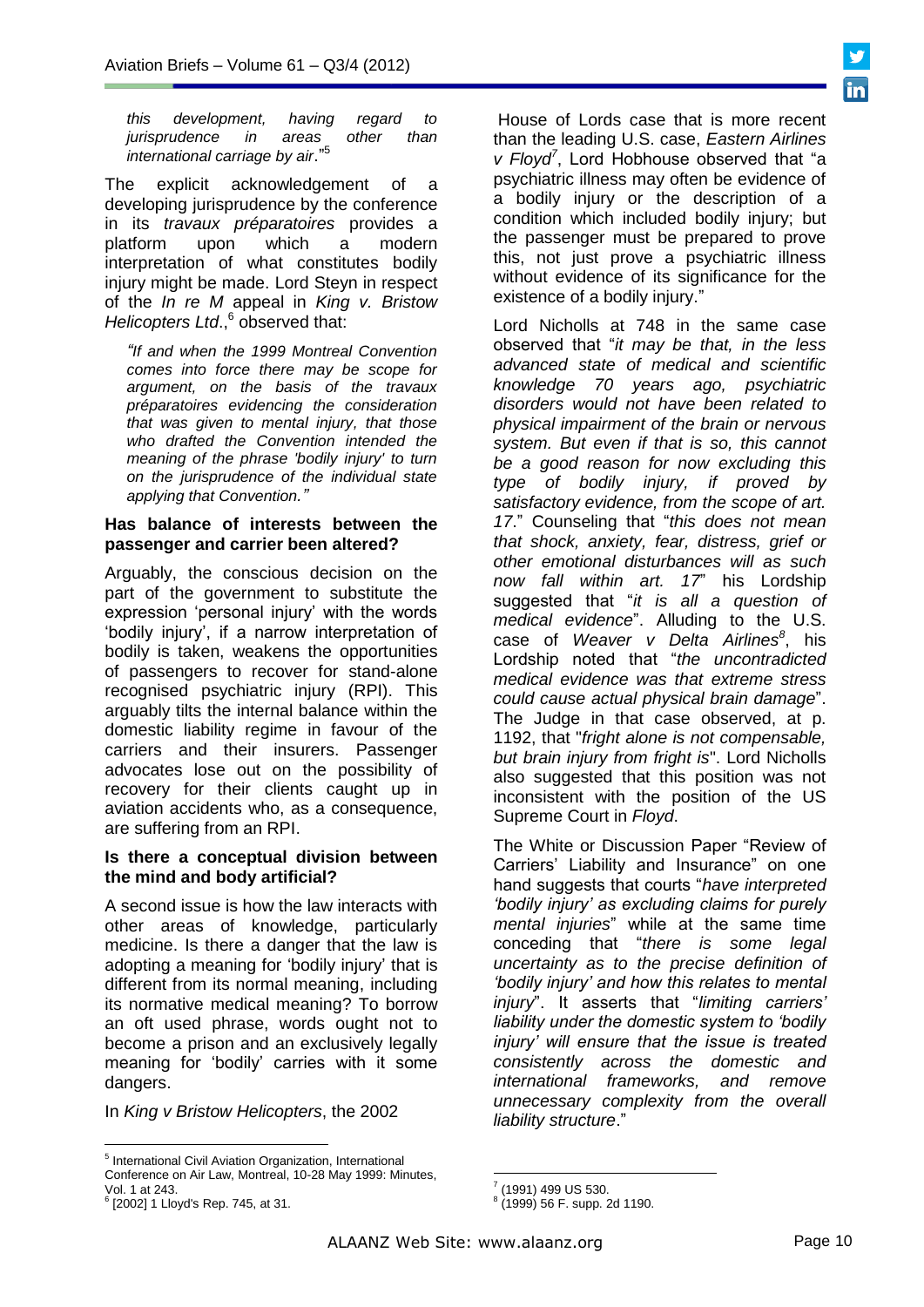In this context, the words of the responsible Minister, in his second reading speech, seems to have grossly overstated the intention and effect of the bill. He suggested that:

*"This will mean that domestic carriers will no longer be liable for mental injuries irrespective of whether other 'physical injuries' have also been incurred." 9*

However, obiter dicta at House of Lords level in *King v Bristow Helicopters* and *In re M* has brought the supposition that mental injury is excluded from the international regime in the Montreal Convention into considerable doubt. In particular, Lord Steyn in his judgment cited the Master of the Rolls in the *Morris* appeal, who observed that:

*"If and when the 1999 Montreal Convention comes into force there may be scope for argument, on the basis of the travaux préparatoires evidencing the consideration that was given to mental injury, that those who drafted the Convention intended the meaning of the phrase 'bodily injury' to turn on the jurisprudence of the individual state applying that Convention." 10*

It would seem that the controversy around the legal meaning of the words 'bodily injury' has by no means been settled. This observation now applies to Australia's domestic aviation liability law as well as the international legal regime.

*Dr. Vernon Nase, Co-editor.*

# **Australia to Sign up to Cape Town Convention**

On 12 October 2012, the Australian Minister for Infrastructure and Transport, Anthony Albanese announced that Australia will sign the Cape Town Convention and will table the Convention in Parliament later this month.

# **The Cape Town Convention**

The Cape Town Convention creates the International Registry of Mobile Assets, which allows financiers and lessors to notify third parties of their security interests in certain aircraft and engines. The Convention also imposes standard rules governing priority of competing security interests, debtor default, jurisdiction for disputes and remedies for default. The Protocol to the Convention contains<br>additional remedies, including the additional remedies, including the Irrevocable De-Registration and Export Request Authorisation which allows a financier to deregister an aircraft from the relevant national civil aircraft register and to export it.

# **Potential Benefits to Industry**

Implementation of the Convention in Australia should reduce barriers for international aircraft acquisitions, disposals and financing. The greater certainty for international transactions provided by the Cape Town Convention should have a positive effect on competition as the perceived risks of doing business in Australia may be reduced and a greater number of international financiers may seek to enter the Australian market.

# **Making the Cape Town Convention Law in Australia**

In Australia, a treaty signed by the Government only has legal effect through enabling legislation. This means that whilst the signing of the Cape Town Convention is a positive step, there may be further delays before the Convention has the force of law in Australia. Currently, the Government estimates that the Convention will be brought into force in 2014.

It must be remembered that Australia was one of the first countries to sign the Montreal Convention in 1999 but that the

 $\overline{a}$ <sup>9</sup> Mr Albanese 22 August, 2012 page 9509 - second reading

speech <sup>10</sup> *See King v. Bristow Helicopters Ltd.,* [2002] 1 Lloyd's Rep. 745, ¶ 31 (Lord Steyn).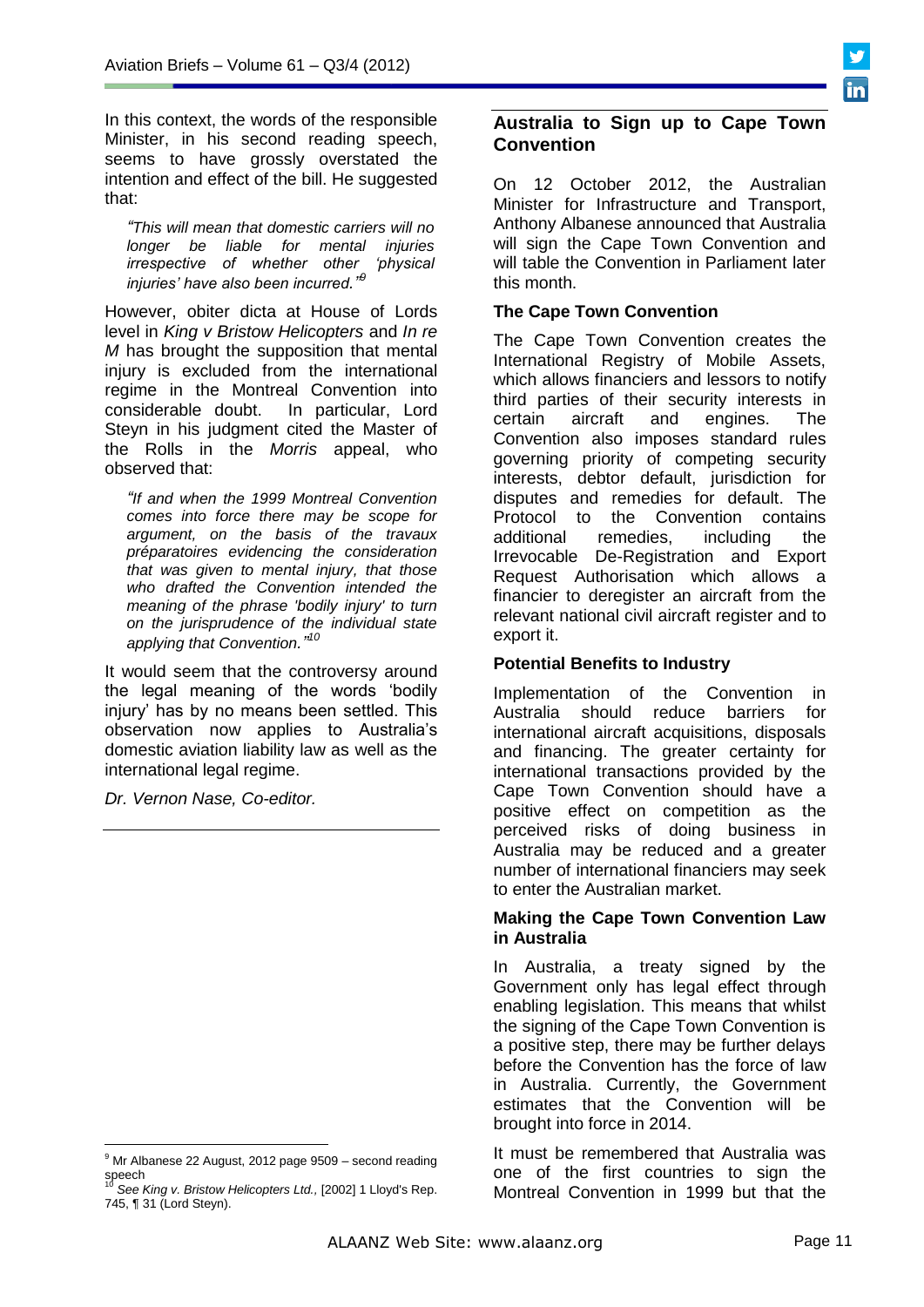Convention did not come into effect in Australia until amendment of the Civil Aviation *(Carriers' Liability)* Act in 2009.

*Ben Martin, Partner & David Fox, Partner, Norton White*

This article has been reproduced with the kind permission of the authors. For more information refer to [www.nortonwhite.com](http://www.nortonwhite.com/)

*Editors' Note*: The Editors support the position taken by the Australian Government. More than 6 years ago we published an article calling the Australian Government to accede to the Cape Town Convention and Aircraft Protocol.<sup>11</sup> Whilst we are encouraged by this announcement, our position is otherwise reserved on the basis that over the past 10 – 15 years aviation legislation, save for matters relating to security, has been given a very low legislative priority.

The Convention was tabled in the House of Representatives on 1 November 2012 and the Senate on 20 November 2012.

<sup>11</sup> *The Cape Town Convention: An Australian Perspective*," Nick Humphrey and Vernon Nase, *Kluwer Journal of Air and* 

 $\overline{a}$ 

*Space Law*, Vol. XXXI, Issue 1 [2006].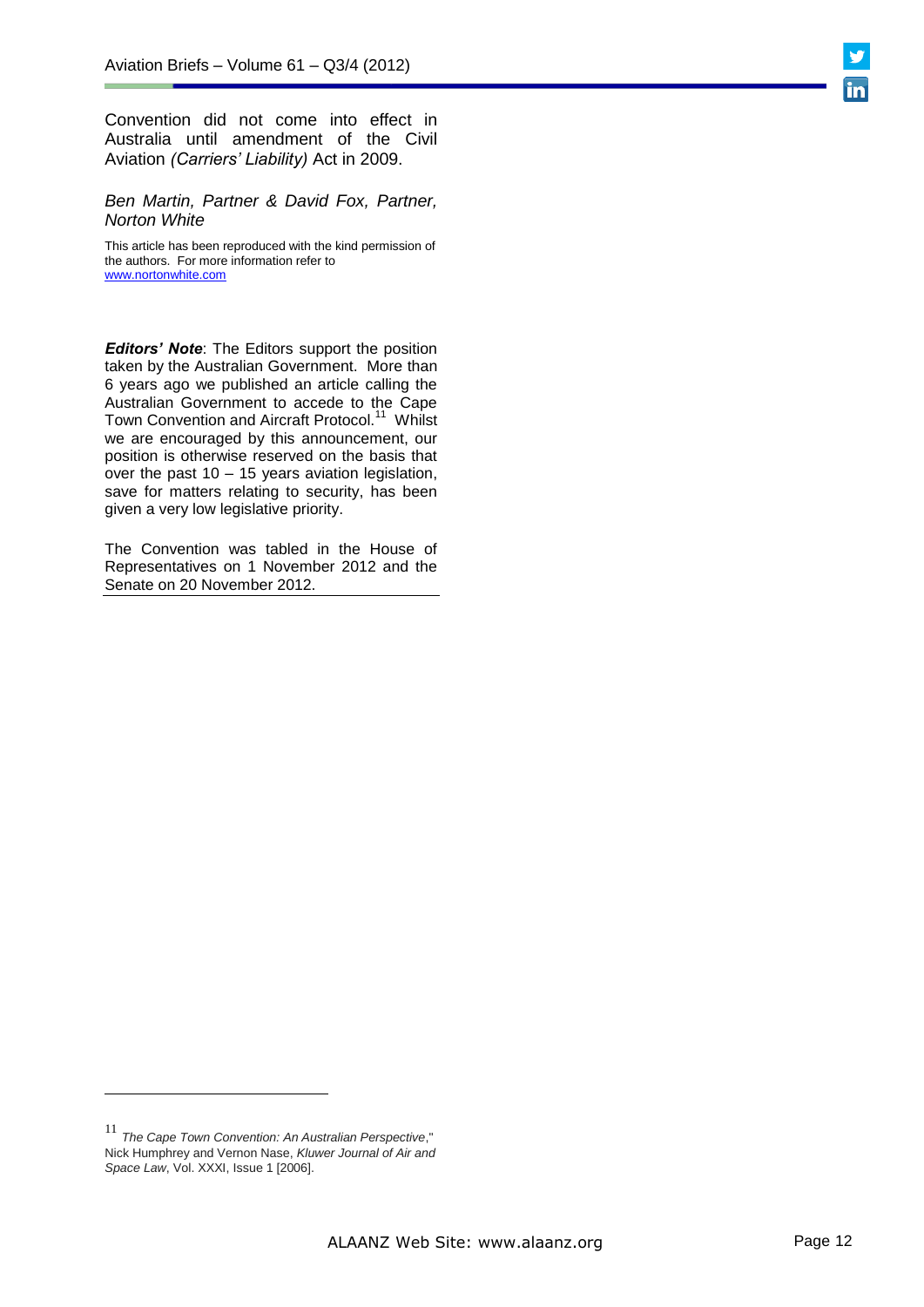# **FLIGHT DELAYS**

In late October 2012 it was reported in the global media that a Jetstar crew had been taken "hostage"<sup>12</sup> by some passengers after the flight was diverted to land in Beijing instead of Shanghai because of fog. This reflects an alarming trend by Chinese passengers in retaliation to flight delays or diversions.

In this special section we include contrasting reviews from Europe, China and the United States on how the courts and carriers are dealing with the vexed issue of flight delays. Most curious is the Chinese carrier Spring Airways which has blacklisted those passengers who claimed for and received compensation for a flight delay.

*Editors.*

# **EC Regulation 261/2004 update: recent unpublished case law in The Netherlands, Belgium, France and Austria**

There is still no clear-cut interpretation and application of European Union Regulation 261/2004 (Regulation 261) throughout Europe, as uncertainty and controversy reign supreme when it comes to the application of the Sturgeon ruling of the European Court of Justice (ECJ) in 2009. That ECJ judgment, which held that passengers were entitled to compensation under Regulation 261 following long flight delays, is currently being reconsidered by the ECJ in consolidated proceedings referred by the German Court and the English High Court.

The German case (C-581/10) concerns an action brought against Lufthansa by passengers whose flight was delayed by more than 24 hours beyond its scheduled arrival time. In the English case (C-629/10), TUI Travel, British Airways, easyJet and the International Air Transport Association (IATA) commenced proceedings following the Civil Aviation Authority's refusal to interpret the EU provisions in such a way as to relieve airlines from their obligation to compensate passengers in the event of flight delay.

Pending the ECJ's final decision in those two cases, we highlight below the different approaches adopted by various European courts in unreported judgments regarding the application of the Sturgeon decision.

# **The Netherlands**

Until the end of 2011, the Dutch courts strictly applied the Sturgeon decision. However, since then there has been a trend (especially by the courts of Haarlem's-Gravenhage and Alkmaar) to stay claims brought under Regulation 261, pending the outcome of the ECJ's final decision in the consolidated proceedings referred to above. In a ruling on 15 June 2012, this stance was supported by the Supreme Court of the Low Countries.

# **Belgium**

At present, there is no conclusive case law in Belgium regarding the interpretation of the Sturgeon judgment. Although the Commercial Court of Brussels recently strictly applied the Sturgeon judgment, that decision has been appealed (indeed, the Commercial Court is not the natural forum for such cases, which should be heard instead by the Court of First Instance).

# **France**

The situation is far from uniform in France, where local courts have adopted an independent approach. For example, the local court of Aulnay-sous-Bois, which has jurisdiction over Charles de Gaulle airport, is known for several rulings which do not comply with Sturgeon, finding instead that Article 6 of Regulation 261 (which deals with delays), does not entitle passengers to compensation under Article 7. In a similar case, the local court in Paris decided that only Articles 4 and 5 of Regulation 261 (dealing with denied boarding and flight cancellation respectively) provide for the possibility of compensation, and that no financial compensation can be granted in the case of flight delay.

 $\overline{a}$ <sup>12</sup> See for example:

[http://www.telegraph.co.uk/news/worldnews/asia/china/9643](http://www.telegraph.co.uk/news/worldnews/asia/china/9643036/Jetstar-crew-held-hostage-by-passengers-for-diverted-flight.html) [036/Jetstar-crew-held-hostage-by-passengers-for-diverted](http://www.telegraph.co.uk/news/worldnews/asia/china/9643036/Jetstar-crew-held-hostage-by-passengers-for-diverted-flight.html)[flight.html](http://www.telegraph.co.uk/news/worldnews/asia/china/9643036/Jetstar-crew-held-hostage-by-passengers-for-diverted-flight.html)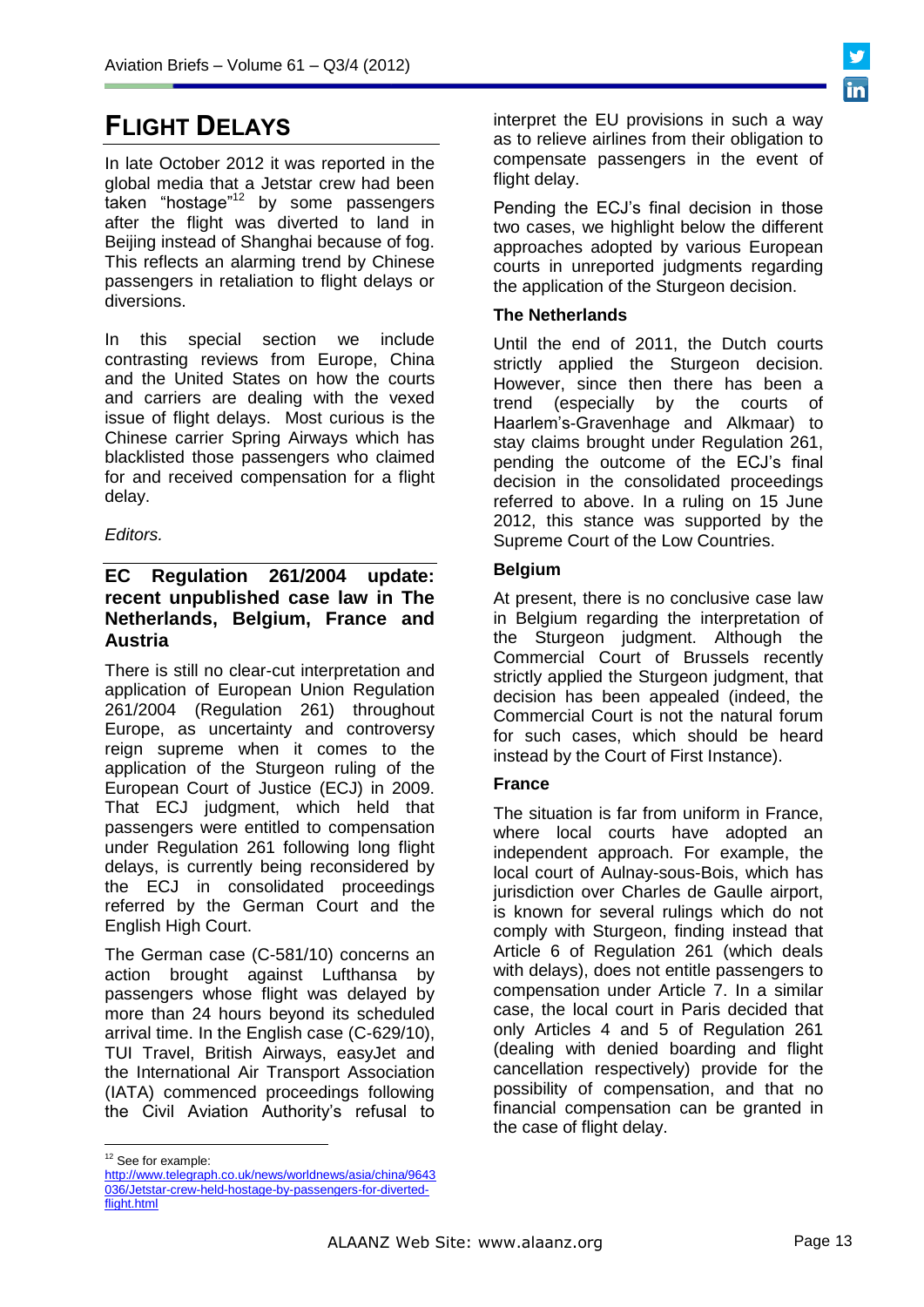# **Austria**

The local court of Schwechat, which has jurisdiction over Vienna airport, has strictly applied both the Sturgeon and Wallentin-Hermann v Alitalia (Case C-549/07) rulings. In response to arguments from airlines that technical problems amount to "extraordinary circumstances" under Regulation 261, airlines may be challenged by an Austrian court to fund a courtappointed technical surveyor in order to examine this issue. This could, however, easily result in a financial outlay by an airline which is disproportionate to the compensation sought by the passenger.

# **What next?**

The main issues now are whether the ECJ will follow the opinion of its Advocate General in the consolidated proceedings currently before it and confirm the Sturgeon decision, in spite of its flaws and inconsistencies with earlier ECJ case law (not to mention the conflict with the Montreal Convention 1999) and, the extent to which a confirmation of the Sturgeon decision would affect the stance currently being taken by the independently-minded local courts in The Netherlands and in France. Only time will tell.

*[Pierre Frühling,](http://www.hfw.com/profiles/pierre.fruhling@hfw.com) Partner, Elisabeth Decat, Associate, & Stéphanie Golinvaux, Associate, Hollman Fenwick Willan, Belgium*

This article has been reproduced with the kind permission of the authors. For further information refer to [www.hfw.com](http://www.hfw.com/)

### **China - Passengers blacklisted by airline after claiming damages for flight delay**

A recent decision by a Chinese low-cost carrier to blacklist passengers who demanded and obtained compensation for an extended flight delay has put the airline in the spotlight and been the subject of much public debate.

According to reports, the Spring Airlines flight was delayed by eight hours in April 2012. Some passengers on the flight received Rmb200 (about \$31.40) from the airline as compensation. However, Spring Airlines subsequently blacklisted passengers who used forceful methods to

claim compensation for flight delays, stating that these passengers will no longer be allowed to board any of the airline's flights.

Spring Airlines has confirmed that it has blacklisted the passengers for their unruly behaviour. But questions have arisen as to whether airlines have the right to create blacklists or otherwise refuse to admit passengers onboard.

Some commentators have supported the airline's position, asserting that the blacklist is acceptable if some passengers' "unruly behaviour" is irrational and affects other passengers. Others claim that as long as Spring Airlines does not have a monopoly, it should be free to set up a blacklist, as it will bear the consequences alone whether economic losses, bad publicity or both.

However, disapproval of the airline's actions has also been expressed, with many asserting that it is unreasonable to blacklist passengers if the airline provided all the services that were required and that the dissatisfied passengers were not acting irrationally.

Spring Airlines is one of a handful low-cost carriers in China. They do not provide meals or water on board and they do not usually compensate for flight delays, but their ticket prices are low and very competitive. The Civil Aviation Administration of China has also acknowledged that there are no specific laws or regulations which require airlines to compensate passengers for delayed flights, and that low-cost carriers such as Spring Airlines are free to create their own service model.

Zou Jianjun, a professor at China Civil Aviation University, supports the Spring Airlines policy:

"*When the passengers purchased tickets from Spring Airlines, they were informed that there was no compensation. But the airline company did compensate the passengers under extreme circumstances. I personally support blacklisting passengers for their irrational behaviour*."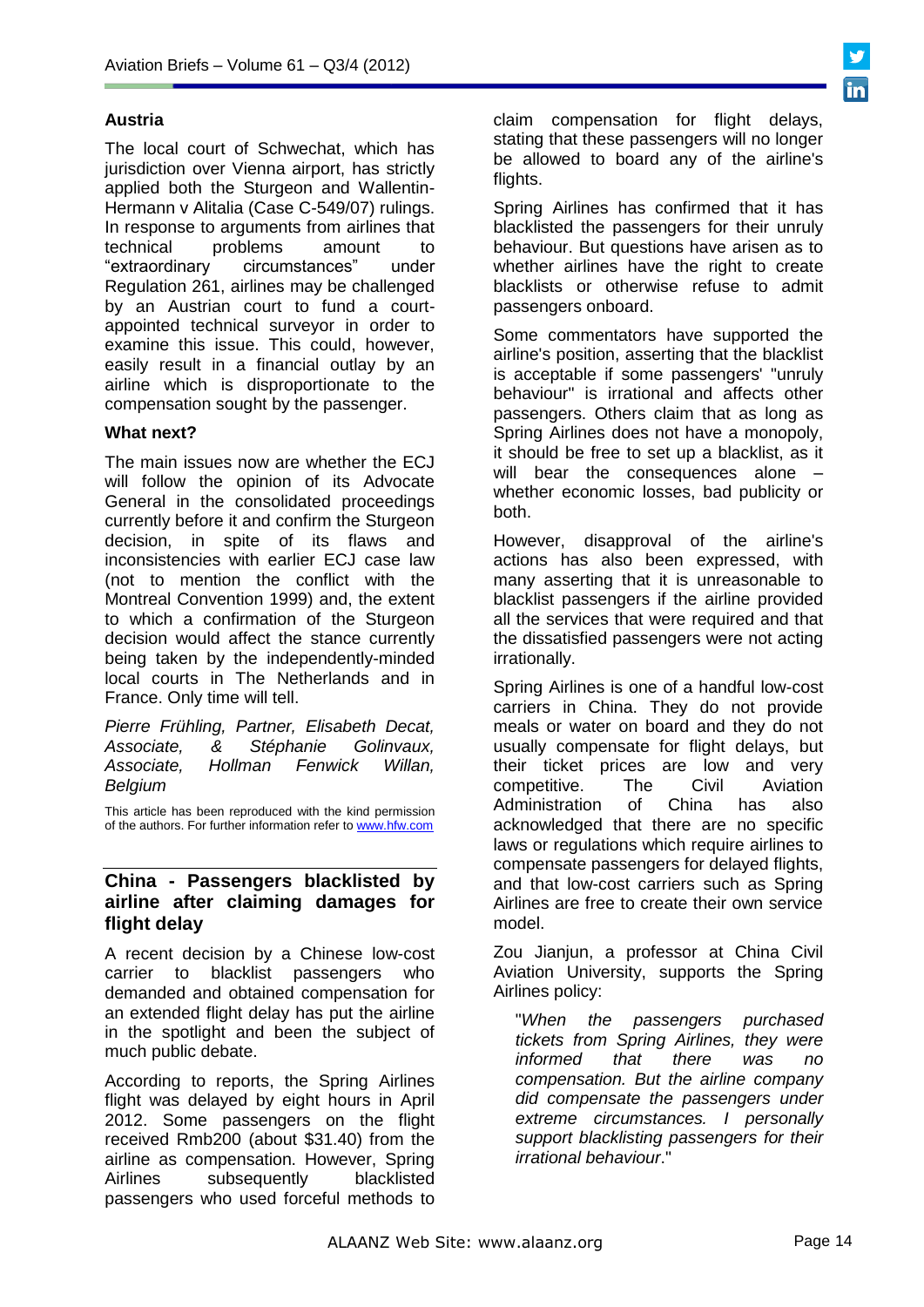Some lawyers disagree, arguing that although Spring Airlines, as one of the parties to the contract, has the right to refuse to compensate passengers from a business perspective, it is a commercial entity providing a public service and thus automatically takes social responsibility as a public service provider under the law – thereby making the blacklist unjust.

At the same time, Article 289 of the Contract Law forbids airlines to reject any normal and reasonable carriage requirement made by passengers.

This is not an isolated case; a similar incident regarding a flight delay occurred two years ago. Many airlines have created blacklists to restrict or limit 'problem passengers'. Lawyers have suggested that the authorities should promulgate rules for airlines to follow concerning passenger blacklists, since airlines have different policies regarding compensation for flight delays.

Also under consideration is the common practice among US airlines of using more stringent security checks for high-risk passengers, rather than refusing to take them.

#### *Yi Lui, Partner, Run Ming Law Office*

This article has been reproduced with the kind permission of the author. For further information refer to [www.runminglaw.com.](http://www.runminglaw.com/) 

# **Storm on the Runway: Compensation for Passenger Delays in China**

A recent spate of incidents involving runway incursions by angry passengers has caused the industry to shine a spotlight on flight delay issues which are hindering the ambitious growth of civil aviation in China.

On 11 April 2012, 28 passengers waiting for a flight at Shanghai Pudong International Airport rushed onto a runway to protest against their treatment after their flight was delayed due to a thunderstorm. According to sources, passengers were asked to board and then disembark the aircraft three times and then endured a sleepless night as they waited nearly 21 hours for the flight to depart. Two days

later, on 13 April 2012, several passengers waiting for a flight at Baiyun Airport in Guangzhou also rushed onto the tarmac after heavy rains delayed their flight. Eyewitnesses said that one male passenger was so incensed that he took his shirt off and lay on the ground on the tarmac to prevent the progress of a van carrying VIP passengers! Both incidents demonstrate the growing dissatisfaction among the Chinese public with flight delays, which have become increasingly commonplace in the country.

### **Frequency and causes**

According to statistics from the Civil Aviation Administration of China (CAAC), 23.5% of Chinese flights were delayed in 2011. By comparison, in the same year, the US Department of Transportation reports that 85% of US flights arrived on time.

China suffers from frequent and unpredictable bad weather, and many airlines have protested that this is a factor beyond their control. However, some industry commentators have stated that procedures have not kept pace with demand in the world's fastest growing aviation market.

An additional problem is the restriction of a large part of Chinese airspace for military use. According to a recent military study, 42% of airspace in eastern China is closed to commercial flights and reserved for the Chinese air force. This region includes areas around Beijing and Shanghai, the country's political and economic hubs respectively.

## **Punishment and compensation**

According to reports, passengers in the Shanghai and Baiyun incidents received RMB1,000 (c. US\$160) and RMB500 (c. US\$80) respectively in compensation. This is despite the fact that under Chinese criminal law, "assembling crowds to disturb order at civil aviation stations" is a specific offence punishable by a minimum fine of RMB200 (c. US\$32), or as much as five years in prison. A microblog for the Shanghai airport police stated that the passengers who entered the taxiway had been "punished", without providing further information. The police have also confirmed they will hand down

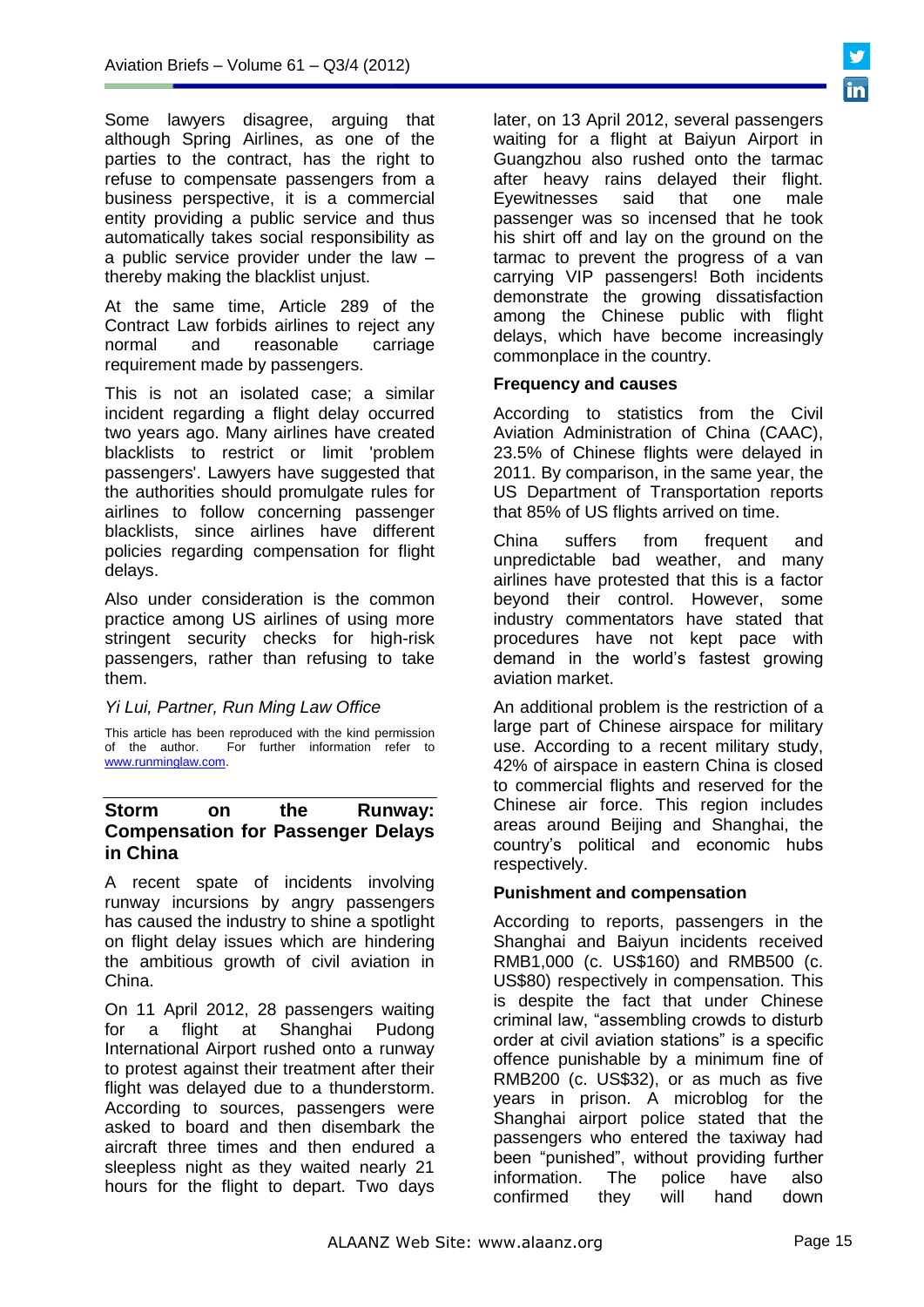

administrative punishment to those concerned.

Given the potential for criminal conviction, why are passengers taking such drastic risks to protect their consumer rights? The reason many passengers feel so aggrieved could be that there is no unified standard for the handling of passenger delay claims in China. The CAAC issued guidance in 2004, which suggests that airlines should compensate passengers if flights are delayed for more than four hours, but does not recommend a standard compensation figure. Airlines are therefore free to set standards that they feel are appropriate, with most paying around RMB500 (c. US\$80). Airlines can, of course, choose not to make any compensation payments at all. Although RMB500 is not an insignificant amount, the growing Chinese middle classes - the main demographic of air passengers in China - are likely to find this unsatisfactory.

### **Time for EU Reg 261 - a unified standard for passenger compensation?**

The question has been asked whether legislation similar to European Union Regulation 261/2004 should be implemented in China. The CAAC seems keen to resist the adoption of such a measure. There is a widespread view in the industry that the scope and application by the courts of EU Regulation 261 has tilted the balance too far in the direction of consumer protection.

Adopting EU Regulation 261 as a model for passenger rights legislation in China would prove deeply unpopular with the airlines that are investing significant amounts in China's civil aviation industry. The majority of Chinese airlines are state-owned, and creating compulsory passenger compensation could represent a significant cost to the government. It is worth noting, however, that there is an appetite for this type of legislation in Greater China, and that Macau is in the process of amending its domestic legislation to provide passenger rights in the event of denied boarding, cancellation and delay. Although a unified compensation regime seems a step too far for the mainland, the issues surrounding passenger delays need to be

addressed at an operational, regulatory and governmental level.

Quelling the storm - addressing the passenger delay problem

China plans to invest more than RMB1.5 trillion (c. US\$238 billion) in its aviation industry by 2015. With such investment should come an improved passenger experience, with airlines and airports better placed to handle delays. A relaxation of the strictly controlled military airspace would also enable commercial flights to operate on different routes in the event of bad weather. As Chinese consumer expectations increase, airlines need to take significant steps to ensure that even when delays are unavoidable, procedures are in place to keep passengers happy. Airlines could, of course, follow Dalian Airport's recent strategy to calm 30,000 passengers who were stranded due to bad weather, by hiring dancers to entertain the crowds - no runway incursions were reported!

### *[James Jordan,](http://www.hfw.com/profiles/james.jordan@hfw.com) Associate, Holman Fenwick Willan, Hong Kong*

This article has been reproduced with the kind permission of the authors. For further information refer t[o www.hfw.com](http://www.hfw.com/)

# **United States - Failure to Check-in On Time Is Fatal to Passengers' Claims**

A recent decision by the U.S. District Court for the Eastern District of New York, *Giuffre v. Delta Air Lines,<sup>13</sup>* denied plaintiffs' claims against the carrier based on allegations that the carrier did not allow them to board a flight even though they checked in only a few minutes late. Plaintiffs' sought monetary damages for: (1) violation of the U.S. regulations regarding "denied boarding;" (2) breach of contract; and (3) breach of the covenant of good faith and fair dealing. The Court granted the carrier's motion for summary dismissal on all three claims.

The denied boarding regulations set out in 14 C.F.R. Part 250 require that a carrier provide compensation to any passenger who is denied boarding involuntarily when the flight on which the passenger holds a

<sup>-</sup><sup>13</sup> No. 10-cv-1462, slip op. (E.D.N.Y. Sept. 11, 2012).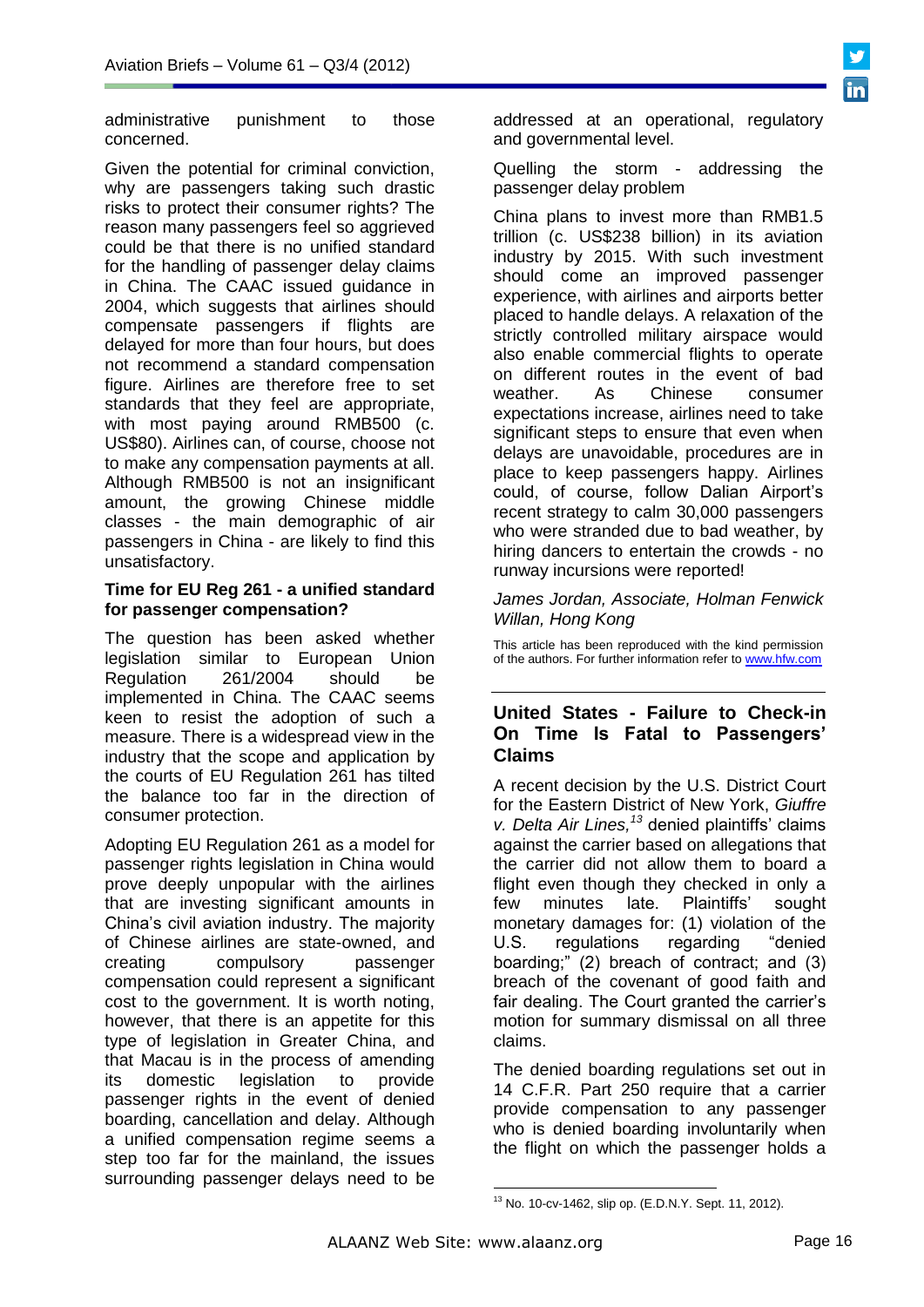confirmed reservation is oversold.<sup>14</sup> However, passengers who do not comply fully with a carrier's contract of carriage or tariff provisions regarding ticketing, reconfirmation and check-in are not eligible for denied boarding compensation.

In *Giuffre*, Delta argued for summary dismissal based on the fact that the family was unable to complete the check-in process prior to one hour before departure, as required by its tariff. Delta's tariff provides that the passenger is responsible for arriving at the airport in sufficient time to complete all "ticketing, baggage check, and security clearance procedures." Furthermore, "check-in" is defined in Delta's tariff as the "face-to-face contact with a Delta representative," such that the passenger's reserved seat status is changed from reserved to checked-in. The tariff refers passengers to the carrier's website for the appropriate check-in deadlines, which is one hour before departure in the case of customers with checked baggage departing from JFK.

Plaintiffs argued that their arrival in the check-in line more than one hour before departure, although barely so (the family arrived in the check-in line at approximately 7:06 a.m. for an 8:15 a.m. departure), should redeem their claims. Plaintiffs creatively, attempted to rely on a DOT Consent Order finding that it is an unfair deceptive practice in violation of federal consumer protection laws when an airline declares a passenger late when they are in the check-in line on time but cannot reach the check-in counter because the line is too long. The Court disagreed, affording little weight to the DOT Consent Order as it relates to practices in connection with oversold flights, and it was undisputed that the subject flight was not oversold.

http://condonlaw.com/newsletters/cbjuly2010.pdf

 $\overline{a}$ 

The Court also noted that Part 250 does not provide for a private right of action. As to plaintiffs' breach of contract claim, the Court found the terms of the contract of carriage unambiguous, namely that the passenger is responsible for arriving at the airport in sufficient time to complete all "ticketing, baggage check, and security clearance procedures." Plaintiffs could not establish their own adequate performance of the contract of carriage, *i.e.* "check-in" one hour prior to departure, and therefore, their claim for breach of contract failed as a matter of law.

Dismissal of plaintiffs' breach of contract claim necessarily warranted dismissal of their breach of the covenant of good faith and fair dealing claim, which New York law does not recognize as a separate cause of action distinct from breach of contract.

*John Maggio, Esq., & Allison M. Surcouf, Esq., Condon & Forsyth LLP*

This article has been reproduced with the kind permission of the authors for more information please refer to [www.condonlaw.com](http://www.condonlaw.com/)



<sup>&</sup>lt;sup>14</sup> Denied boarding compensation has recently been increased. Passengers who are bumped from an oversold flight may now receive 200% of the fare, with a maximum of \$650, if comparable air transportation gets the passenger to the next stopover or destination within two hours (four hours for foreign air transportation) of the originally scheduled flight. The maximum amount is doubled, however, to \$1,300 if the passenger cannot arrive at his next stopover or destination within four hours. *See* Condon & Forsyth LLP July 2010 Client Bulletin,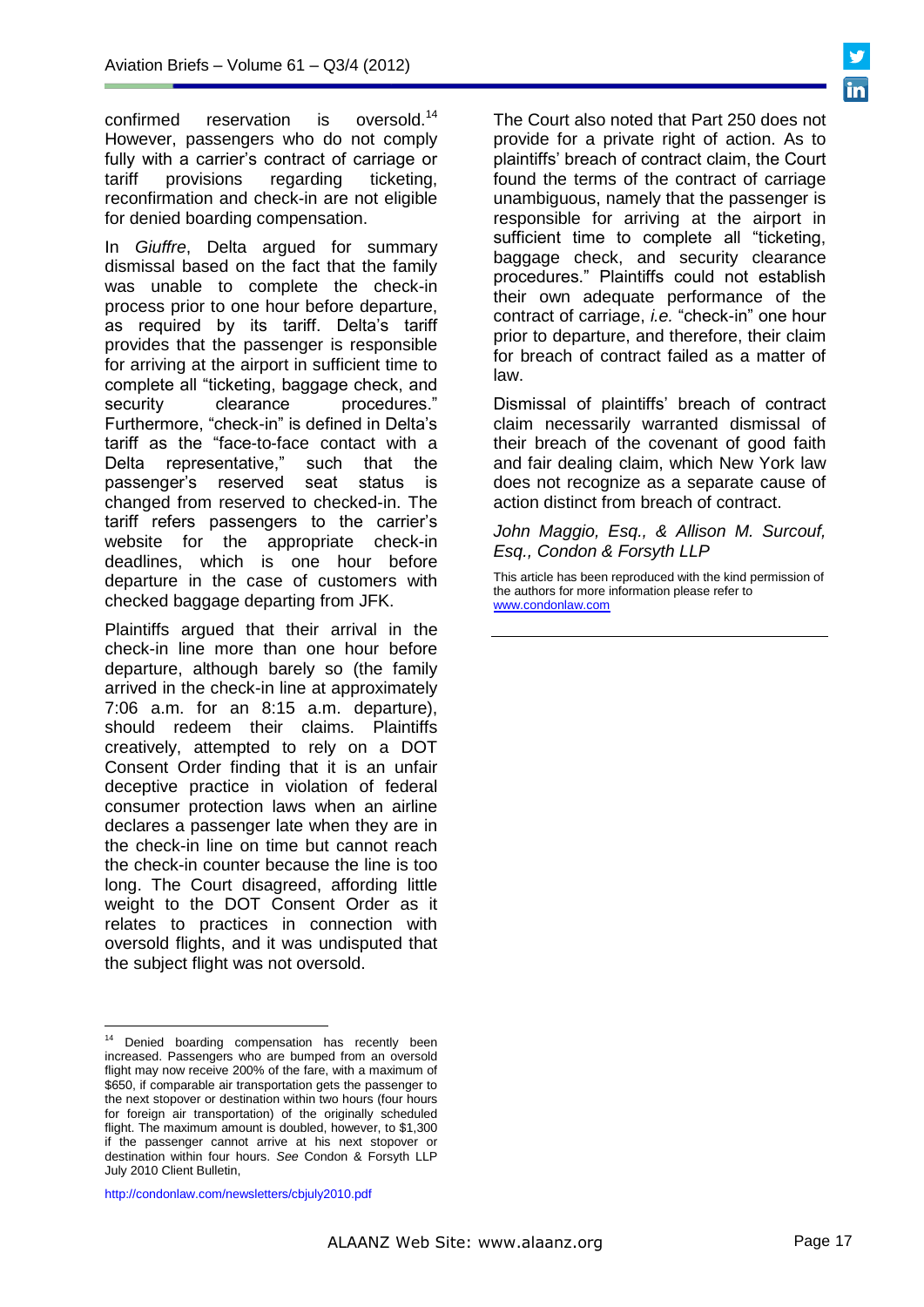# **FOCUS ON MACAU**

# **Draft law to implement Chicago Convention rules**

### **Introduction**

The Convention on International Civil Aviation was ratified by China on February 20 1946 and by Portugal on April 28 1948. On December 6 1999 the Chinese government notified the secretary general of the International Civil Aviation Organisation (ICAO) that after December 20 1999, China would exercise sovereignty over Macao; thereafter, the convention and some of its protocols would apply to Macao.

Under the convention, Macao is subject to certain obligations relating to the operational safety of civil aviation. Although operational safety is already regulated by Circulars AC/GEN/002R01, AC/GEN/003R01 and AC/GEN/005R01, the ICAO conducted an audit in Macao in March 2009 and decided that the issue should be governed by law.

The Draft Law on the Investigation of Aeronautical Accidents and Incidents and the Protection of Air Safety Information lays down the principles governing:

- the investigation of aeronautical accidents and incidents over which Macao has jurisdiction; and
- the processing and protection of air safety information.

## **Key provisions**

The draft law begins by defining a number of key concepts, including 'accident' and 'incident', which are already defined in similar terms in Circular AC/GEN/002R01.

### **Scope of duty and timeframes for reporting**

The draft law applies to accidents and incidents involving:

- a civil aircraft in Macao or within its airspace; or
- an aircraft registered in Macao or operated by a Macao operator, if an investigation is not undertaken by the relevant body in the jurisdiction

where the incident or accident occurs.

The sole objective in investigating an accident or incident is to prevent such events in future - it is not the purpose of the investigation to attribute blame or establish liability.

The Civil Aviation Authority of Macao (CAA) is responsible for the investigation of air accidents within the jurisdiction of Macao or involving Macao-registered aircraft. It is charged with supervising compliance with the law and applying the fines and other penalties stipulated therein. Under the draft law, this responsibility is extended to include:

- the investigation of incidents;
- the promotion of related studies;
- the development and proposition of accident prevention measures;
- the preparation of technical reports; and
- coordination with the activities of international organisations.

All accidents and serious incidents recorded in Macao or in its airspace involving aircraft of any type, nationality or registration - must be notified to the CAA as soon as possible, but no later than six hours after an accident or 12 hours after an incident. Accidents or serious incidents that occur outside Macao, but involve an aircraft that is registered in Macao (or operated by an entity which is resident in Macao or has a registered office there) must be reported promptly.

The draft law requires the crew, operator or owner (or its legal representative) to prepare a written report on the accident or serious incident involving the aircraft, describing the relevant facts and circumstances. This report must be submitted to the CAA within 72 hours.

All accidents or serious incidents that fall within the scope of the draft law are subject to investigation. However, such investigations may be fully or partly delegated to another convention state or region.

*Role of chief investigator*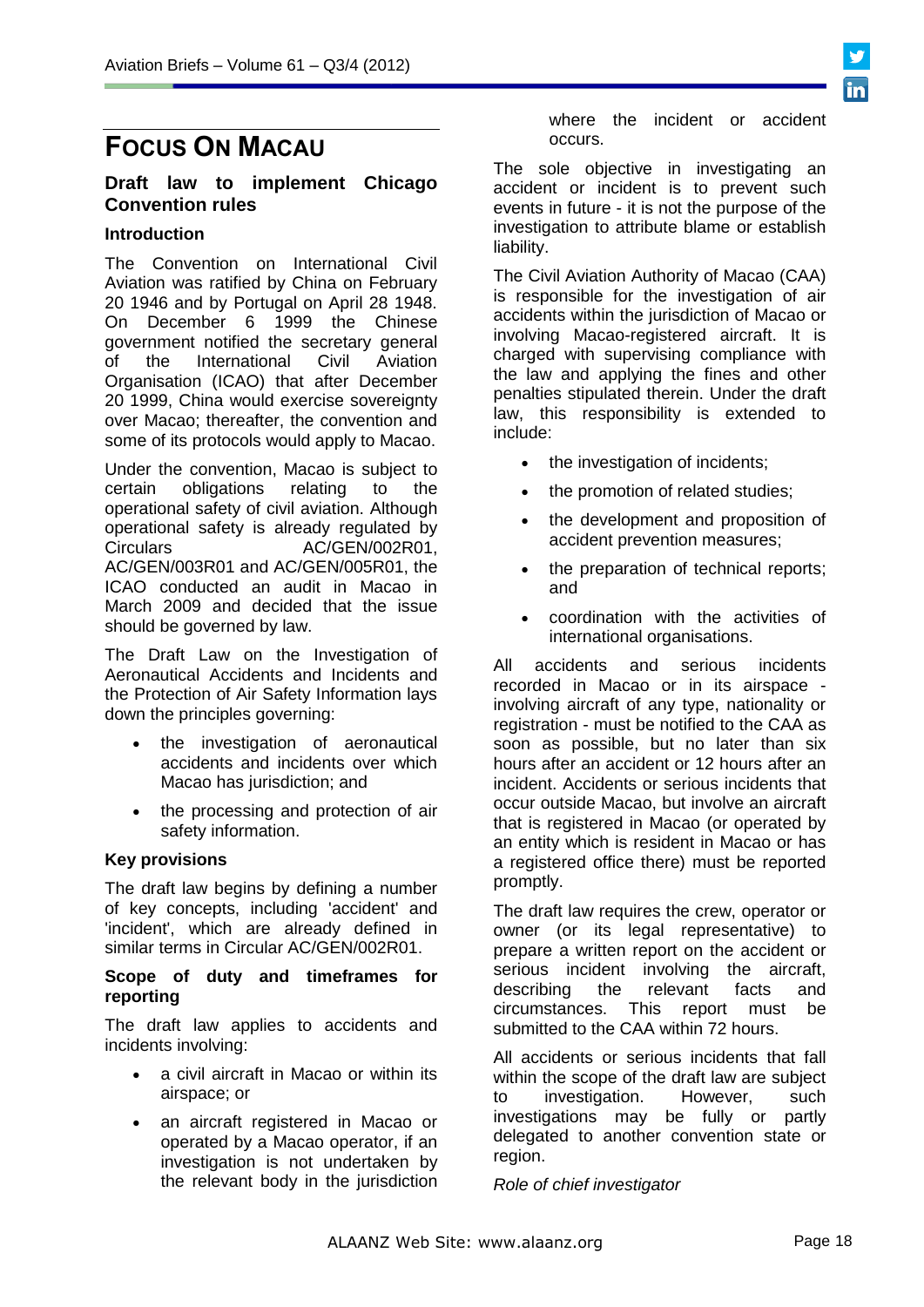A chief investigator must be appointed. If necessary, further investigators may be appointed, who then constitute a commission of inquiry under the guidance of the chief investigator.

The chief investigator enjoys independence and full authority over the investigation, and must ensure that it is conducted according to the ICAO's standards and recommended practices.

The chief investigator must immediately arrange for the collection of wreckage and other relevant evidence for examination, as well as arranging for alcohol and drug testing of the operational staff involved. He or she must also request a meteorological report and hear the testimonies of those who were involved in or witnessed the incident, ensuring that their confidentiality is preserved.

If the chief investigator finds evidence of a criminal offence, he or she must immediately inform the judicial authorities or the police.

Except with the permission of the chief investigator, it is prohibited to:

- alter the conditions of the site of an accident or serious incident;
- remove anything from the site; or
- manipulate or move the aircraft or its components, except in the interests of safety or rescue.

## **Cooperation**

The CAA may require the collaboration of specialists and experts in specific areas. In the event of an accident or serious incident involving an aircraft registered in another state or region, the CAA must inform the state of registration and the ICAO of the aircraft's operator and its model or design.

#### **Reports and confidentiality of findings**

The draft law generally provides for the confidentiality of:

- eyewitness evidence;
- the medical and other private information of individuals involved in the accident or incident; and
- sound and image recordings from the cockpit, recordings of air traffic

control communications and transcripts thereof.

Such information may not be disclosed, except for the purposes of the investigation. The chief investigator and all CAA personnel are subject to secrecy in respect of all information obtained as a result of their collaboration with the judicial authority.

The chief investigator must prepare a preliminary and a final report, subject to consultation with, and approval by, the president of the CAA. The president then submits the report to the chief executive and sends it to the authorities listed in Annex 13 of the convention. If new facts or evidence come to light within 10 years of approval of the final report, the investigation must be reopened.

The draft law also provides for the processing and protection of air safety information, which - along with its sources must remain confidential. Such information may not be used for purposes other than those for which it was collected.

### **Implementation**

The draft law, which is still under discussion by the Legislative Assembly, is intended to come into force 120 days after its publication.

## **Comment**

The draft law aims to transpose the convention's rules into Macao's legal system, although some aspects are already regulated by the aeronautical circulars. Over the past decade, the rate of accidents in civil aviation has been low. The introduction of the new law is expected to reduce the accident rate still further, despite the projected increase in air traffic in Macau.

*[Pedro Cortés](http://www.internationallawoffice.com/Directory/biography.aspx?g=89953c57-5d5c-4081-b96d-908f405eec03) and [Marta Mourão Teixeira,](http://www.internationallawoffice.com/directory/biography.aspx?r=3319457) Rato Ling Vong Lei & Cortés Advogados, Macau.*

*This article has been reproduced with the kind permission of the authors. For further information please refer to www.lektou*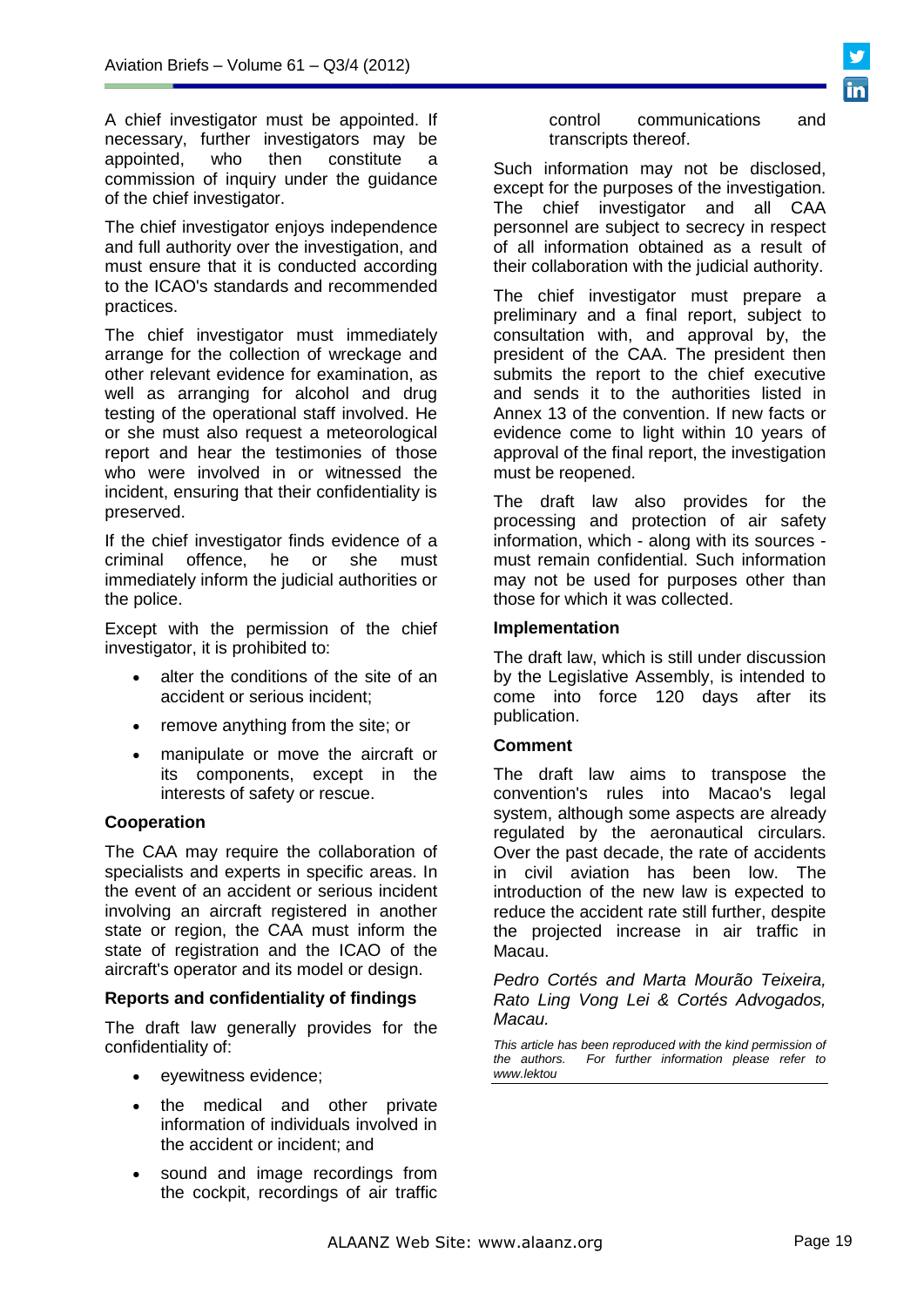# **AIRCRAFT FINANCE**

# **British Virgin Islands Introduces Law for Registration of Aircraft Mortgages**

The efforts of the Government of the British Virgin Islands to ensure continued and sustainable development of the Territory's financial services and related offerings continue with the coming into force on 15 October 2012 of the Mortgaging of Aircraft and Aircraft Engines Act, 2011, and the Mortgaging of Aircraft and Aircraft Engines Regulations, 2012.

The new law complements the jurisdiction's status as a US Federal Aviation Authority Category One aircraft register under the International Aviation Safety Assessment programme by creating a framework for registration in the British Virgin Islands of security over aircraft, and separately, aircraft engines. The regime contemplates the appointment of a Registrar who is mandated to establish and maintain a register of aircraft mortgages, and a register of aircraft engine mortgages, that will be available for inspection by the public, and over which the Registrar will have administrative and operational control.

Aircraft registered in the Virgin Islands Aircraft Register or capable of being so registered, and aircraft engines, in either case owned or otherwise in the lawful possession of a British Virgin Islands company, may be made the subject of a mortgage for the purposes of registration under the new law. Practically, the application for registration of an aircraft or aircraft engine mortgage must be in the prescribed form, and must be made to the Registrar by or on behalf of the mortgagee in question. It must be accompanied by a certified true copy of the mortgage and the prescribed fees.

Lenders in particular will be comforted by provision in the legislation for the filing of priority notices (which reserve and protect a particular priority position for a prospective mortgagee, for fourteen days), and clear provisions on enforcement, transfer, transmission and, inter alia, discharge of mortgages. This development paves the way for new business opportunities which complement and support the British Virgin Islands' position as *the* premier offshore corporate domicile with over 850,000 companies incorporated to date.

*[Johann E. Henry,](http://www.lexology.com/17898/author/Johann_E_Henry/) Partner, [Harney](http://www.lexology.com/contributors/17898/)  [Westwood & Riegels](http://www.lexology.com/contributors/17898/)*

This article has been reproduced with the kind permission of the author. For more information please refer to [http://www.harneys.com](http://www.harneys.com/)

# **Ireland - Aircraft Leasing Dispute Raises Issue of the Remedy of Summary Judgment for Non-Liquidated Sums**

In *Abbey International Finance Limited v. Point Ireland Helicopters Limited and Elitaliana S.p.A<sup>15</sup> the High Court in Ireland* (the "**Court**") considered whether a plaintiff can seek summary judgment for nonliquidated sums such as delivery up of an aircraft on default and termination of an aircraft lease. The Court considered the availability of summary judgment procedures to litigants in Ireland as a means of speedy resolution of disputes where it can be shown that the defendant lacks a reasonable prospect of success.

The judgment in the case was delivered extempore by Mr Justice Kelly on 27 July 2012.

## **Background**

Abbey, a limited liability Irish company was engaged in the business of aircraft leasing. Abbey agreed to lease three (3) helicopters (the "Aircraft") and a medical kit to Point<br>Ireland Helicopters ("Point").<sup>16</sup> Point Ireland Helicopters ("Point").<sup>16</sup> Point subleased the Aircraft and medical kit to Elitaliana SpA. The defendants defaulted in payment of rent under the leases and subleases and the leases contained usual *"hell or high water clauses",* absolute obligations and no deduction provisions. The defendants accepted that arrears of €3,195,000 were owed.

1

<sup>&</sup>lt;sup>15</sup> There were four separate lease agreements, one with respect to each helicopter dated 25 August 2008, 25 March 2009 and 29 September 2009 respectively and one for the medical kit dated 21 October 2008. <sup>16</sup> [1981] IR. 306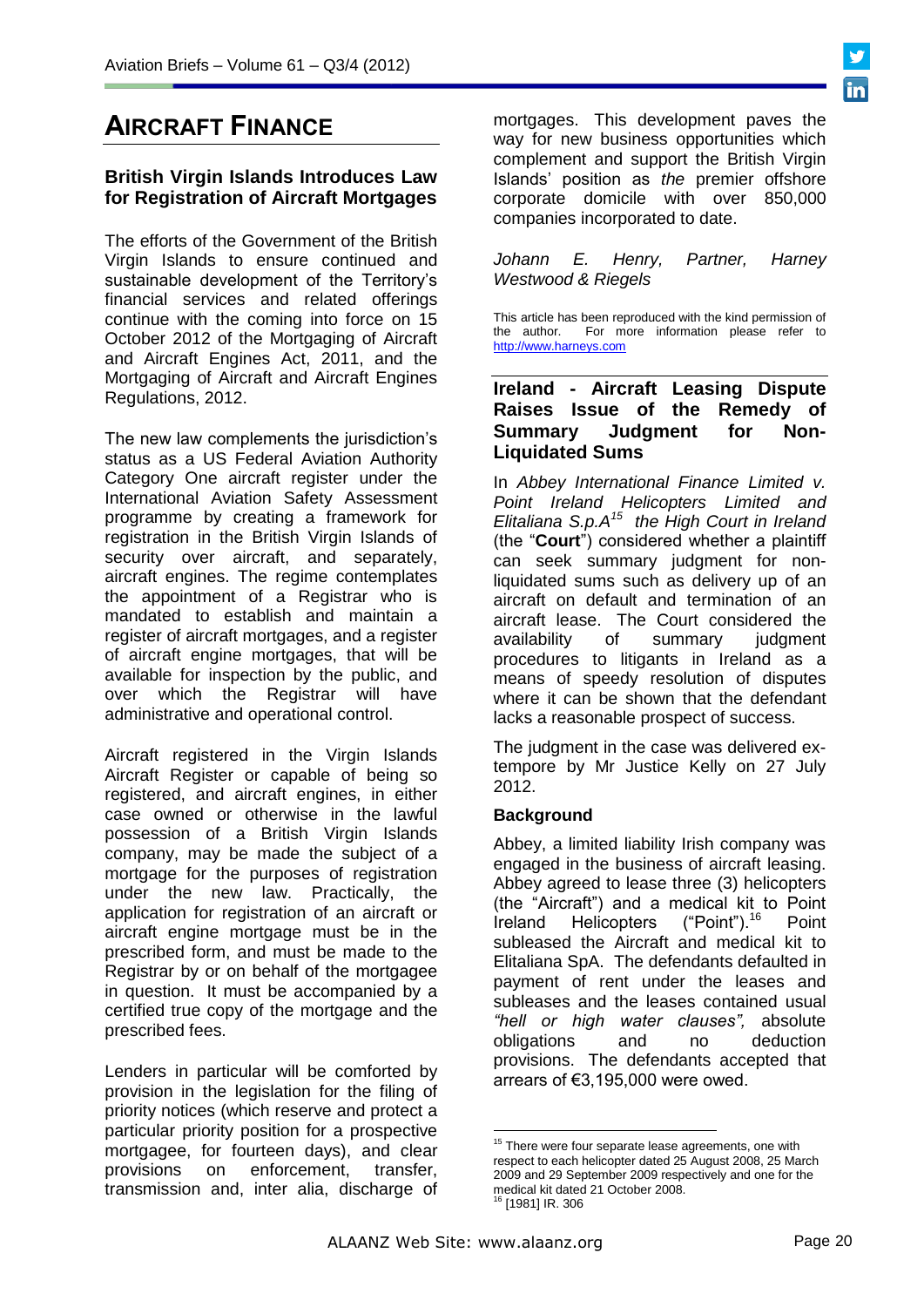The Court, commented that it would be difficult to conceive more "watertight obligations to pay rent in accordance with the terms of the lease". Abbey served notice of termination of the leases and subleases and went about exercising its rights under the security assignments.<br>Shortly afterwards it commenced afterwards it commenced proceedings.

Abbey sought both liquidated amounts and substantive relief in respect of the Aircraft and medical kit, in particular an order for specific delivery up of the Aircraft and the medical kit to Abbey. Given the mix of reliefs, Abbey opted to proceed by way of plenary summons.

Abbey contended that there was no defence to any aspect of the claim and therefore brought a motion seeking summary judgment on the entire of its claim - the liquidated and non-liquidated sums and sought summary judgment for the monies due and delivery up of the aircraft. Alternatively, Abbey sought injunctive relief.

The first issue was whether or not it is open to Abbey to bring a claim for summary judgment in respect of non-liquidated sums.

## **Jurisdiction of the Court**

Kelly J. looked at the procedural steps to judgment for liquidated and non-liquidated sums. He noted that in proceedings for liquidated sums, a judgment may be marked against defendant in default of appearance or defence. A defendant is permitted to put his defence on affidavit and have it judicially tested against the low threshold of proof that needs to be achieved in order to avoid summary judgment. The Court held that in the absence of an ability to seek summary judgment in a non-liquidated claim, an unmeritorious defendant could delay proceedings for months or years. Kelly J. noted that this position would be unjust for an opposing meritorious plaintiff.

The question posed was *"is it open to a plaintiff to seek summary judgment in respect of the un-liquidated claims?"* Kelly J. answered the question in the affirmative and went on to say that he can *"see no reason in either law or logic why a defendant who has no defence to a liquidated claim may be subject to an* 

*application for summary judgment, but, not be so in the case of an action seeking unliquidated damages or other substantive relief."*

Kelly J. held that the Court had an inherent jurisdiction to hear the application and referenced, among other judgments, the judgment of Costello J. in the case of *Barry v. Buckley<sup>17</sup>* where Costello J. held the court has an inherent jurisdiction to strike out or stay proceedings which are frivolous, vexatious or without reasonable prospect of success.

In addition, Kelly J. referenced the judgment of Geoghegan J. in the case of *Dome Ireland Limited v. Eircom Limited* to support his view that the mere fact that the Rules of the Superior Courts do not expressly provide for summary judgment for non-liquidated sums is no bar to such an application being made successfully.<sup>18</sup>

### **Commercial List of the High Court**

Abbey had sought to have the case dealt with in the Commercial Court. In considering this Kelly J. cited his own judgment in *IIB Services Limited v. Motorola Limited*<sup>6</sup> where he indicated the purpose of setting up the list was to achieve the objective of *"speedy, efficient and just determination of commercial disputes".*

Kelly J. further cited the wide powers afforded to the Commercial List of the Court by referencing Order 63A, rule 5, of the Rules of the Superior Courts. He concluded that given these wide powers, it was open to a plaintiff, in plenary proceedings being heard in the Commercial List to seek a summary disposal of such proceedings in circumstances where a defendant is alleged to be unable to demonstrate a real or bona fide defence. Kelly J. summarised the position when he said:

*"If the defence offered is alleged to be lacking any reasonable prospect of success* 

<u>.</u>

 $17$  [2008] 2 I.R. 726: Geoghegan J. stated, among other things, that "The rules of court are important and adherence to them is important but if an obvious problem of fair procedures or efficient case management arises in proceedings, the court, if there is no rule in existence precisely covering the situation, has an inherent power to fashion its own procedure and even if there was an applicable rule, the court is not necessarily hidebound by it" [2011] 2 ILRM 326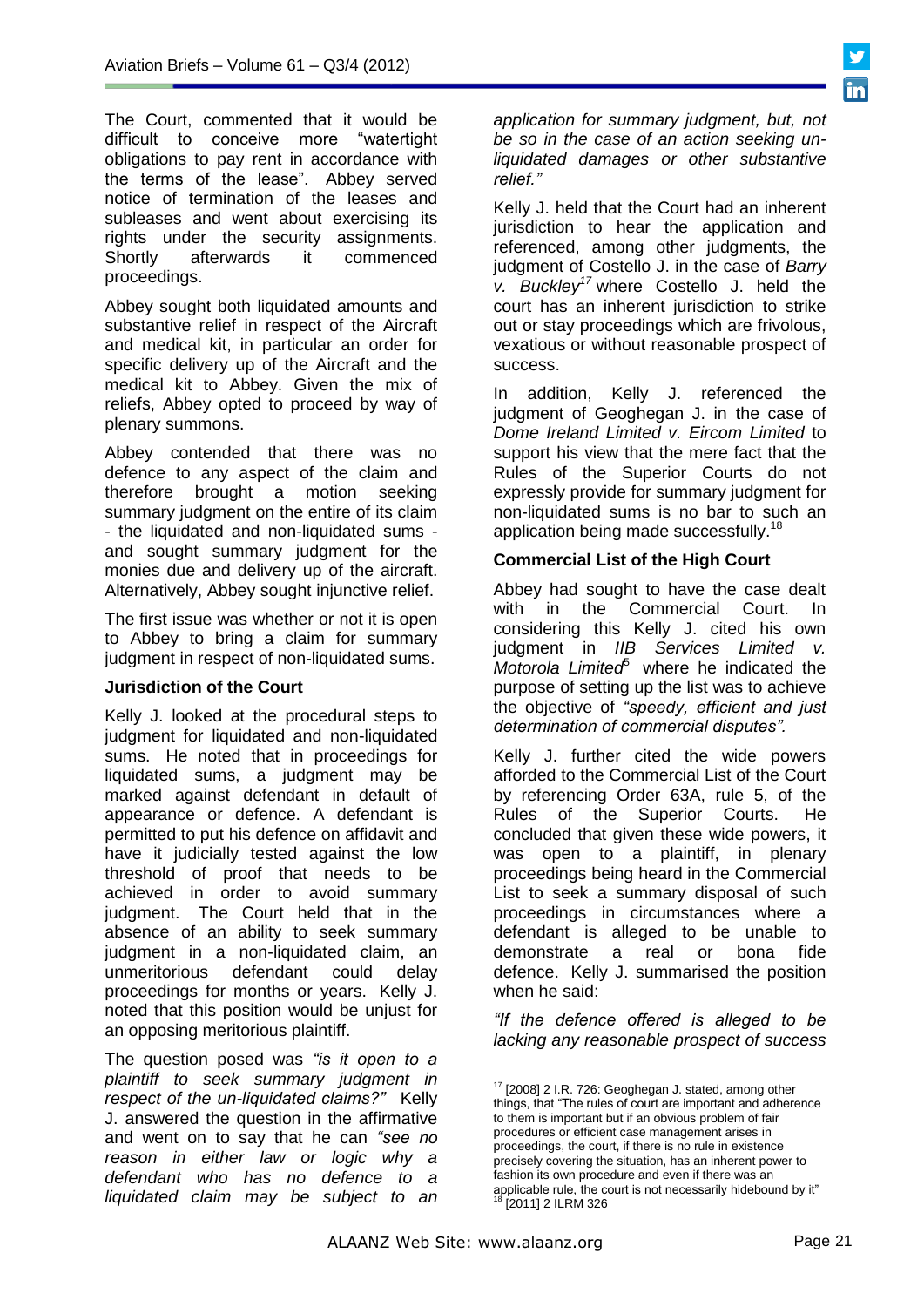*then the plaintiff should have the ability to seek to recover judgement regardless of the type of proceedings. I believe that there is no good reason why such an application cannot be brought and considered by the court."*

### **Test to be applied on applications for summary judgment (both liquidated and non-liquidated sums)**

Kelly J. held that the test to be applied in applications for summary judgment in respect of non-liquidated debt claims is the same test that the Court and Supreme Court have applied in several situations in applications for summary judgment for liquidated claims. The leading case on the principals to be applied is the decision of the Supreme Court in *Aer Rianta cpt v. Ryanair Limited*. <sup>19</sup> Hardiman J formulated the test to be applied in the following terms:

*"In my view, the fundamental questions to be posed on an application such as this remain: is it 'very clear' that the defendant has no case? Is there either no issue to be tried or only issues which are simple and easily determined? Do the defendant's affidavits fail to disclose even an arguable defence?"*

As the judgment and note in Abbey Case were prepared by Kelly J in respect of the general procedural question, he did not find it necessary to deal with what occurred in the particular case in any detail suffice to record that summary judgment was given in respect of the liquidated claim for arrears of rent and conditional leave to defend was granted in respect of the other aspects of the claim.

## **Comment:**

The judgment of Kelly J. in this case provides welcome guidance to plaintiffs to launch an action in the Court for summary judgment, notwithstanding that proceedings may have commenced by way of plenary summons due to a mixture of reliefs sought. The success or otherwise of such action for non-liquidated sums will depend on, among other things, the plaintiff being able to prove that the defence offered is lacking any reasonable prospect of success and the defendant successful rebuttal

before the Court and ability to demonstrate an arguable case for full plenary hearing.

*Christine O'Donovan, Partner, Neil O'Donnell, Solicitor, Mason Hayes & Curran, Dublin office*

This article has been reproduced with the kind permission of the authors. For more information please refer to: [www.mhc.ie](http://www.mhc.ie/)

 <sup>19</sup> [2001] 4 I.R. 607